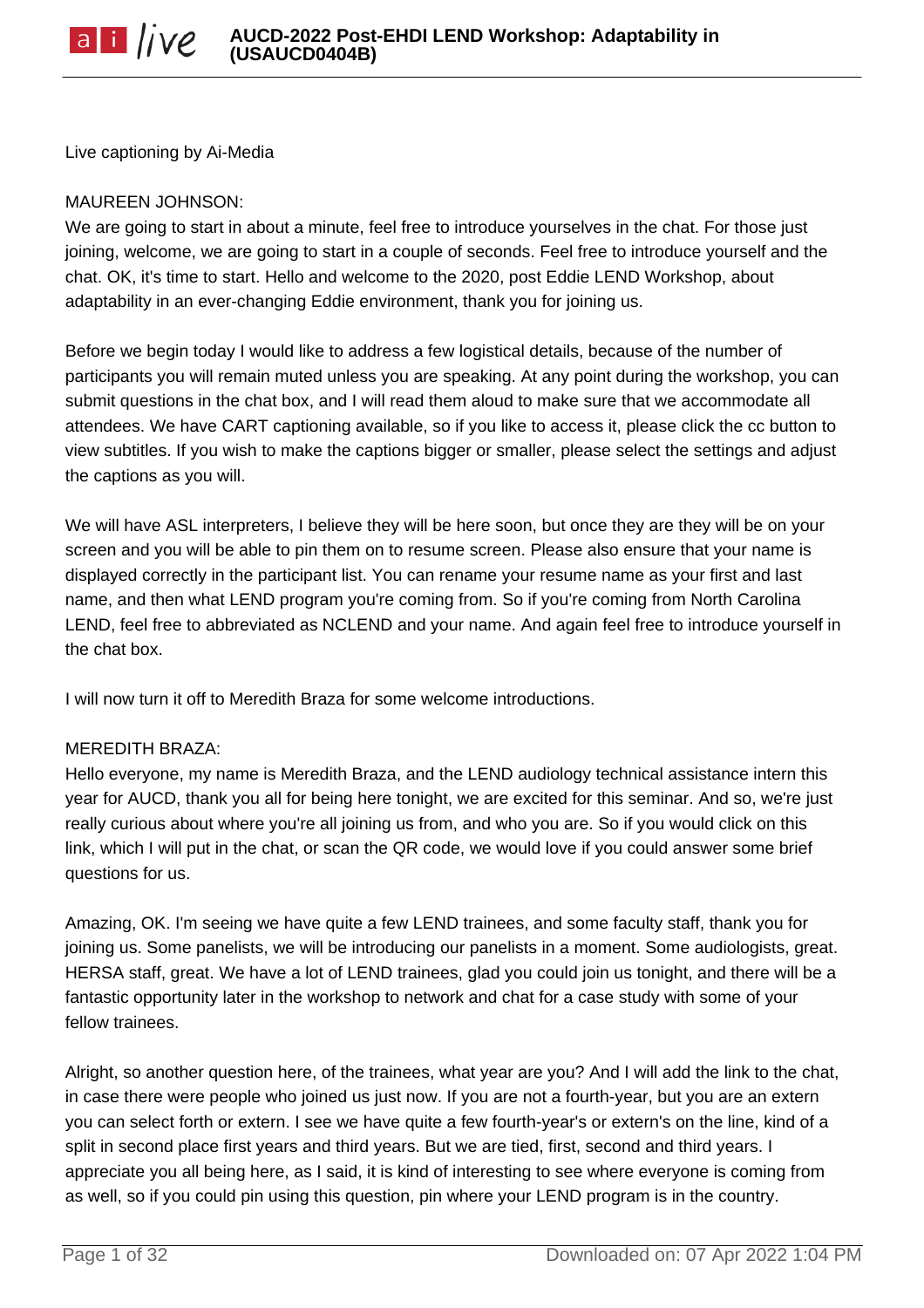To see where we are all coming from, different time zones. Washington, Oregon, Wisconsin, Georgia, Florida, Ohio, Pennsylvania, New York, fantastic. North Carolina, go Tar Heels, we will be getting off just in time for the championship game, Colorado, Texas, Oklahoma, Arkansas, California. Great, we thought this would just be a accretive way to see where we are all coming from, a nice group to get together.

And now I will pass it back over to Maureen, just to acknowledge the workshop planning committee, and all the time they put into planning this workshop.

## MAUREEN JOHNSON:

I can't thank you enough for helping put this together, Meredith Braza, •Jackie Czyzia, Robert Fifer, Shelby Graves, Akilah Heggs Lee, Maureen Johnson, Kristy Knight, Rita Maldonado, Lisa Mancl, Robyn Schulhof and Amy Szarkowski.

We talk about how EHDI there will be time to address individual stretches for families as well as understanding solutions to these new emerging challenges and opportunities. I will show you-- give you a brief overview of the workshop, so we are going to have a brief introduction and welcome by Lauren Ramos from the maternal and Child health Bureau, followed by an introduction to the topic by Doctor Patricia Roush, then we will have her moderated panel discussion followed by a quick debrief, and then workshop on some case study discussions and zoom breakout rooms.

I'm going to turn it off to Lauren Ramos to give a quick welcome to the maternal childhood Bureau, thanks for joining us.

# LAUREN RAMOS:

Thank you, grading to all of you and so nice to be with all of you to be part of the welcome as part of the Maternal and Child Health Bureau. As you may know MH these programs including-- as audiology trainees your part of the MCH were course and you will provide critical services to children with hearing loss.

A key hallmark of our training program is leadership. We hope that all of the trainees that emerge from LEND and other programs emerge as excellent health professionals and clinicians, and also as leaders grounded in leadership skills and experiences to continue into leadership roles throughout your career that support our children, youth and families.

So tonight's workshop theme touches on some really key leadership traits adaptability, ever-changing environments, and you have really already navigated training and clinical experiences throughout a pandemic. That has already equipped you with critical growth, leadership skills, resilience, and clearly shown your dedication to the field. All of this will help you to succeed as audiologists in the future.

It is also our goal that you connect with the larger network of trainees, and so you may have already connected with trainees that are part of either your audiology program or your LEND program. It is our goal to connect you broadly across all LEND programs or other training programs as well. We hope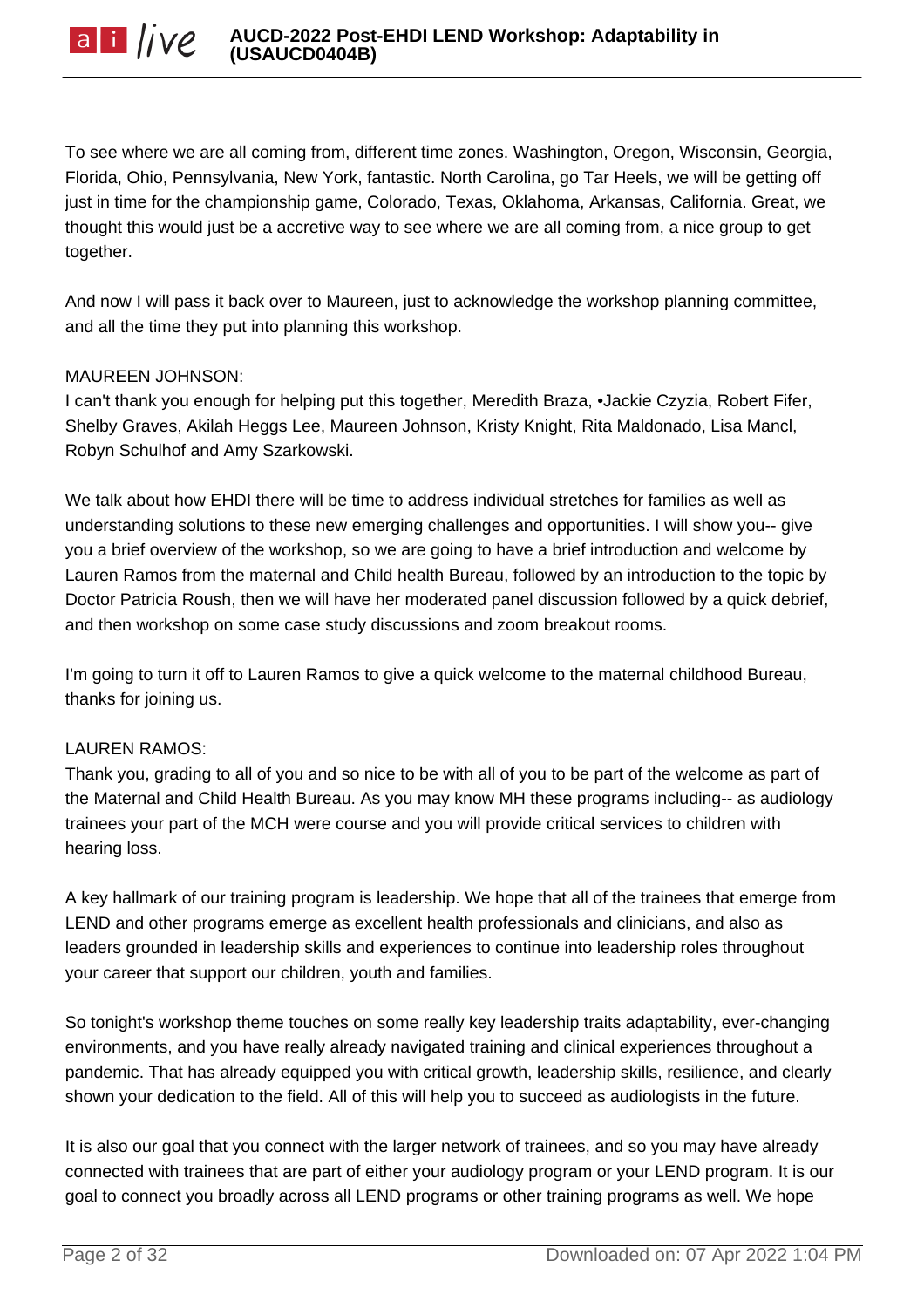you understand that you are part of a large and powerful network that is the MCH workforce, so thank you for being part of this covert, for joining the workshop tonight and dedicating your career to helping children and youth with hearing loss and other communication challenges.

We look forward to tracking you, and seeing your success throughout your careers, and really seeing all the great things that we know you will do. Though, before I wrap up, I wanted to thank AUCD, Maureen, Jackie, and the wonderful team that they've been a great job for putting together this conference, the staff working tonight better also committed all the work you do. So, thank you so much for being part of this network, and I sincerely mean it, that we can't wait to see all the great things that you will do in your careers. Enjoy the workshop.

# MAUREEN JOHNSON:

Thank you so much, Lauren. Now for an introduction of the workshop topic, I'm going to turn over to Doctor Pfeiffer to introduce our speaker.

# ROBERT FIFER:

It is a great pleasure for me to introduce Doctor Pat Rouch. She has had a long and distinguished career in audiologist, clearly at the University of University of North Carolina school of medicine in Chapel Hill, for the Director of the pediatric cardiology program at the University of North Carolina Children's Hospital where she specialized in infant hearing assessment, amplification for children, and clinical management of auditory neuropathy.

She's published extensively and lectured nationally and internationally on a variety of topics related to hearing in children, and has been an investigator on several federally funded research project. She currently serves as a member of the Phonak hearing advisory form, and a member of hearing the world a nonprofit foundation that provides support for pediatric cardiologists

(Audio issues)

# ROBERT FIFER:

The CNV workshop to prevent a back and women, children and adults. It's my pleasure to introduce Doctor Pat Roush.

# MAUREEN JOHNSON:

Excuse me, Doctor Roush, I believe you're so muted.

# PATRICIA ROUSH:

I would like to thank the Child and health Bureau for support your programs into the planning committee to invite me to serve as moderator. Thanks also to the Association of University Centers on Disabilities, the AUCD for providing organizational and technical assistance. In particular Ms Maureen Johnson, and Ms Jackie Czyzia. OK, next slide please.

So, as I was thinking about what I would say to you in the 15 minutes I have to talk to you tonight, and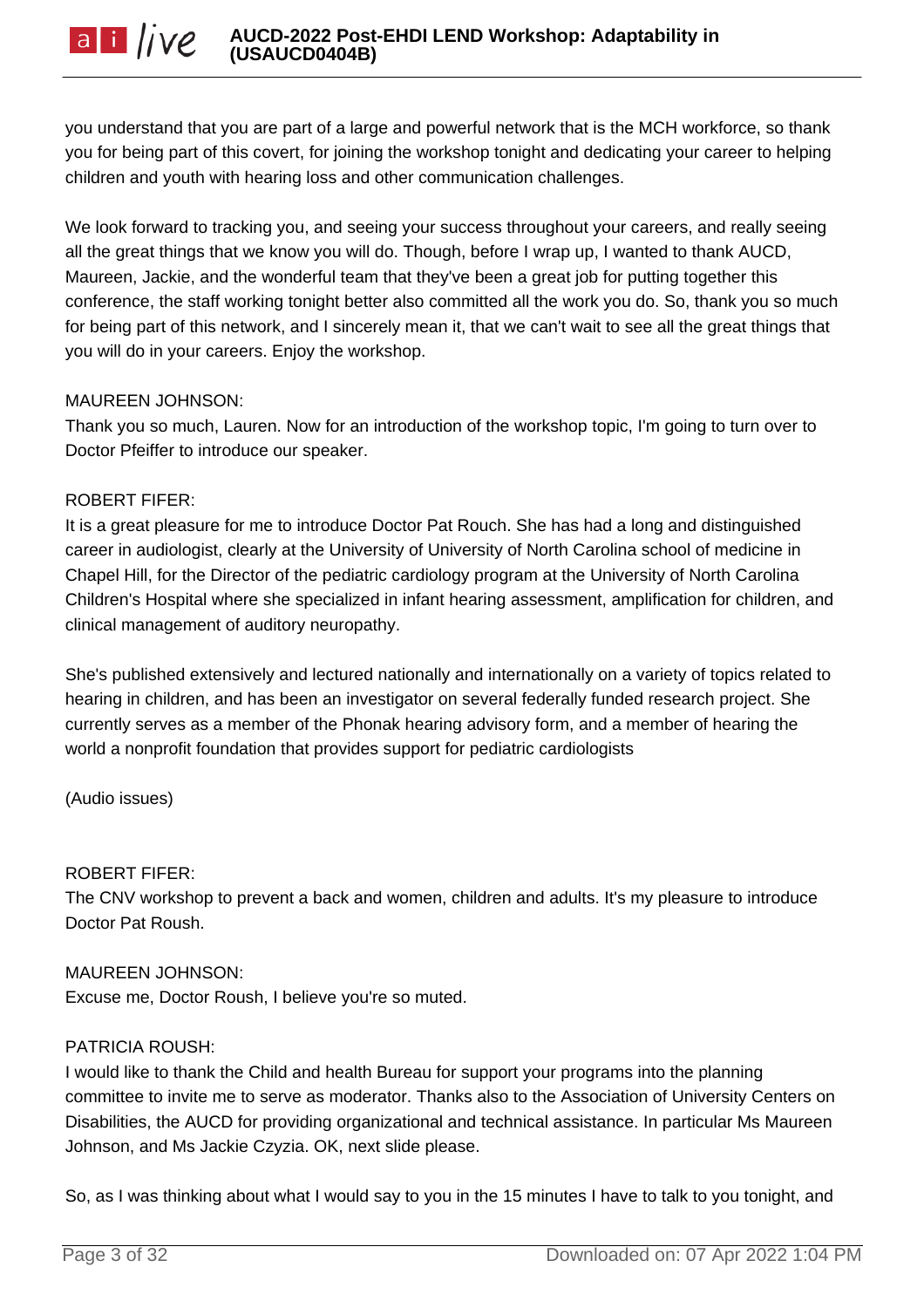thinking about the EHDI environment in the setting of a pandemic, are reflected back on the past 40 years as a pediatric audiologist and I decided to put things on a timeline, basically pointing to some important events, at least for me, and pediatric audiology. They are not all-inclusive, but I thought it would take this and put it in the perspective of some of the key moments for us as we practiced as pediatric cardiologists over the decades.

And for me, one of the seminal moments was in the 1970s when I first began my career as a young pediatric audiologist in a community-based hearing and speech clinic in Kalamazoo Michigan. At that time when I first started, AABR was known, but it was not in our clinic. In fact I had to travel with the child who was deaf and blind to the Henry Ford clinic were the only ABR unit in the state was at the time. The 70s was a really important time in the pediatric audiology world for giving an accurate diagnosis, because at that time we had to depend here them behavioral responses.

Of course cochlear implants were being developed but certainly was not available at that time. In the 80s, OAE's became available which was another turning point for tools available to the pediatric audiologist, but also prescriptive hearing aids were being developed, and at that time if we wanted to apply a prescriptive formula we were really looking at paper and pencil versions of it, because it was not prescriptive methods incorporated into verification equipment. Cochlear implants were lifechanging for so many children and adults.

In the 90s, that is when cochlear implants first were approved by the FDA for use with children and then hearing aid prescriptive formulas became integrated into hearing aid verification equipment.

Then, for me, these different chapters were really key moments in our ability to provide much better care for children. I really think of my career in sort of the first two decades and these final two decades.

I can say that I would much rather be practicing now and where we were in the 70s. In the 2000's, of course, you know that we had widespread implementation of universal newborn hearing screening.

That resulted in earlier diagnoses and hearing aid fitting so for me, the year 2000 was a landmark year because that was one, and North Carolina and I was practicing at that time, we first had newborn screening legislation that allowed us to have the ability to begin to serve children at a younger age.

Next slide, please. When I think about the last 20 years, there are some things that are also key and again this is not meant to be all-inclusive but certainly there were two large studies that I am quite familiar with that were taking place in the years from 2000 to 2010. After we implement exuberant screening it is important that we drilled down and tried to figure out how can we access -- assess where we are. Are we doing it effectively? There were a multi-center longitudinal studies and two of them that I will mention tonight are the child development after cochlear implementation study, which was a large multicenter study that was led by Doctor John (unknown name).

And then I was on another study that was looking at hard of hearing children. He simultaneously had these two studies going, one to look at the outcomes of cochlear implementation and the other to look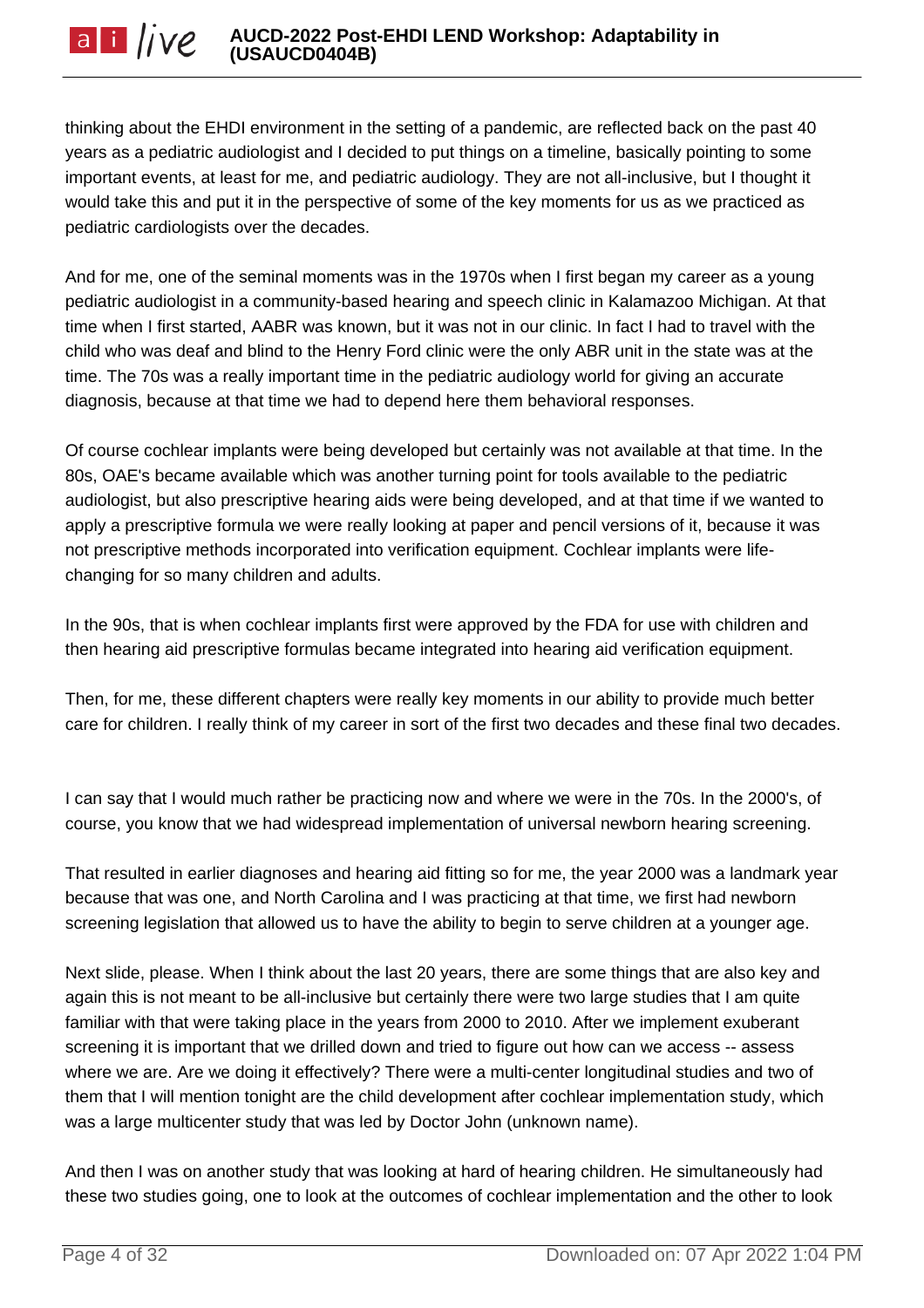at outcomes of children who are deaf and hard of hearing.

Then, the following decade, we made improvements – improvements were made in technology and they were expanded indications for cochlear implementation as a result of what we learned from the (indiscernible) and other studies.

We began to pay more attention to mild and unilateral hearing loss. Along comes 2020 with the pandemic and so for me, my last chapter as a Clinical Audiologist took place in the setting of the pandemic.

I didn't work the entire length of the pandemic but I certainly had experience of it through the first summer. As you know, we saw missed and delayed screenings, we had canceled appointments for diagnostic services, delays and surgeries due to limitations that the hospitals imposed.

Because of the numbers of COVID patients coming in. Delaying cochlear implant surgeries, tubes, etc. As a result of that, of course we have all tried to quickly pivot and make modifications to accommodate children and families during this time.

Tonight, what we will try to do is to think of how we are able to bridge where we were, where we were headed, what accommodations did we make and what things have we learned in this process that are perhaps things that we can implement in future practice because they are good and we were able to make them better during the pandemic.

And which things will go away. Next slide. So, according to the Urban Institute's health reform monitoring survey in April 2021, even after COVID numbers had started to go down, a survey was done looking at healthcare, the impact of COVID on healthcare services for children.

Nearly one in five parents, or 19% of the survey reported that they had the laser had gone without services for their children under the age of 19 in the past 12 months over concerns due to – about exposure to the virus.

These delays were in a variety of areas, dental care, preventive health screenings, immunizations. Another thing that was learned as a result of this survey was that parents with family incomes below 250% of the federal poverty level were more likely than those with higher incomes to report delays or foregoing care for their children in the 30 days prior to the survey.

Clearly, when we look at these statistics we know that our audiology services fit right in there with these things such as preventative health screenings and immunizations. Obviously we were affected by these issues as well.

Next slide, please. So, some of the things and we will be talking about this a lot tonight with our panel members as we ask questions but some of the impacts of COVID on pediatric audiology services were parental concerns about exposure to COVID during clinic visits or during travel to clinic.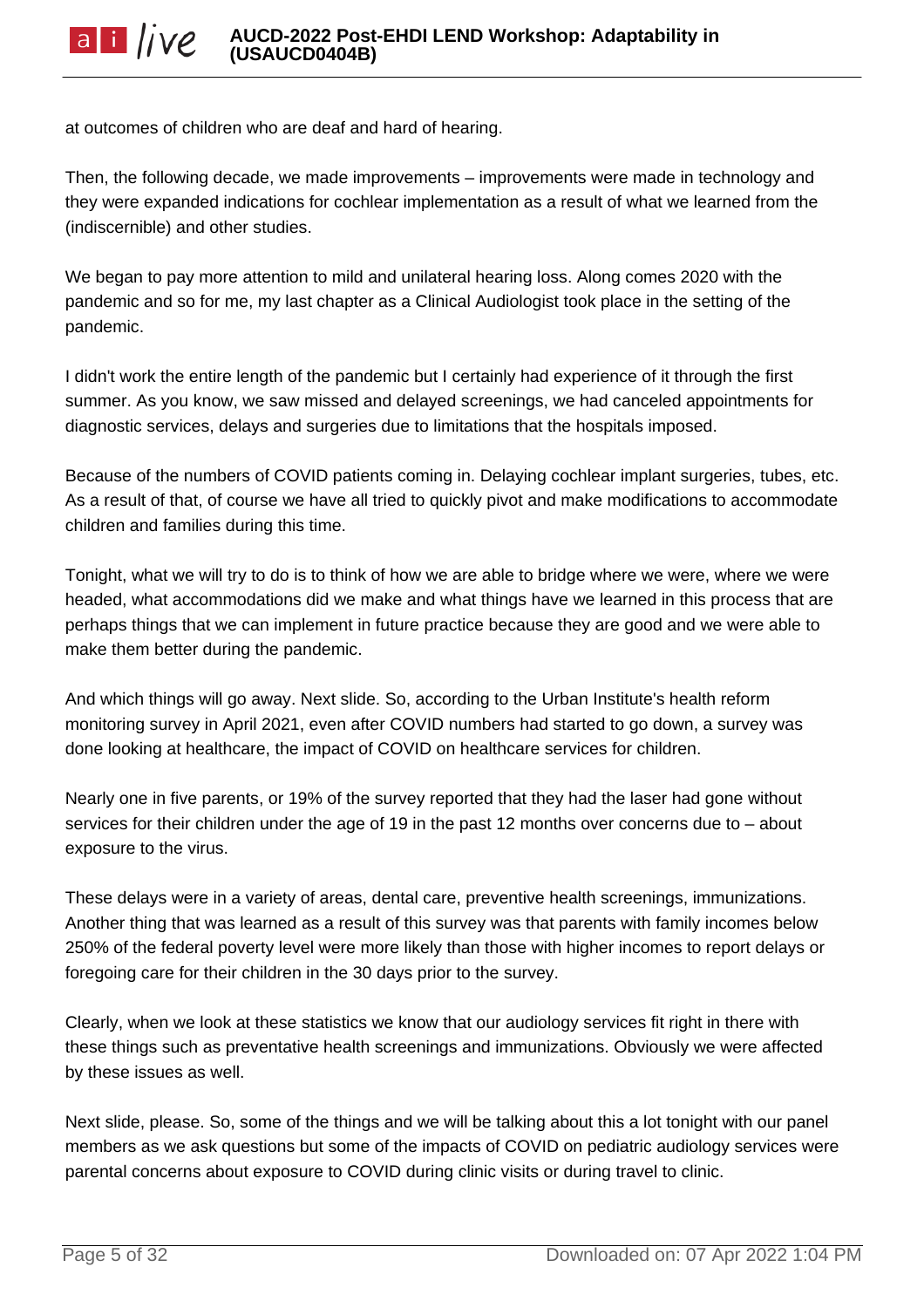I had families that felt comfortable to come to the clinic but they had to travel some distance where their children were very frightened to even stop at the rest stop. There were concerns by the staff on how to keep themselves and the children safe.

Particularly immunocompromised children. Many clinics closed while others reduce services, and emergent or essential services were the only ones able to be provided.

We were wearing masks and how do masks impact communication for families with children who are deaf and hard of hearing? Finally, not all inclusive but in a profession where a goal is really diagnosis and treatment, with surgeries and patients could be delayed for a short period of time and how do we effectively triage and in my long career as a pediatric cardiologist this was the first time where I really felt that I struggled to think about these assistance in an ethical way to make sure that we were being fair to all of the children and families and trying to prioritize those who needed to get in quickly versus those who could wait just a bit until we could find our way out of this initial early part of this pandemic.

Next. So, tonight I know that the planning committee has given you some particular references to look at from the EDHI workshop and they listed several very good sessions that they ask for you to have a look at. If you did not have a look at them, please think about looking at them after the meeting.

I reviewed several of them and just wanted to bring up some highlights from two in particular. One was called the barriers to and facilitators of EDHI, learning from our past for a better future. This was Ursula Finland and her colleagues, and the presentations was that this past years EDHI conference that just took place.

The key points for that completion rate for screening over the years have been consistently high since the inception of the newborn screening, however success rates for both diagnostic follow-up and early intervention enrollment have lacked.

Finland et al. took a systematic review of the literature which is always enlightening for us to take a look at the work that has been done in the past and to look at the entire process.

They identified barriers to effective IDEA processes, for example social, maternal, and medical barriers as well as facilitators for effective EDHI processes, for example tell audiology -- Tele, and tailoring educational materials according to the families educational level.

These are all things that were discussed. This was a very nice systematic review that I think is really pertinent to some of the things that we will be doing during the workshop tonight.

Please take a look if you have not had a chance. She drills down, she and her colleagues drilled down to many of these issues that we will be working on.

The next case, the next presentation that was also presented at EDHI was called what factors predict long-term follow-up and delays and this was a multidimensional analysis of white and black indigenous people of color, communities who reside in metropolitan and nonmetropolitan areas.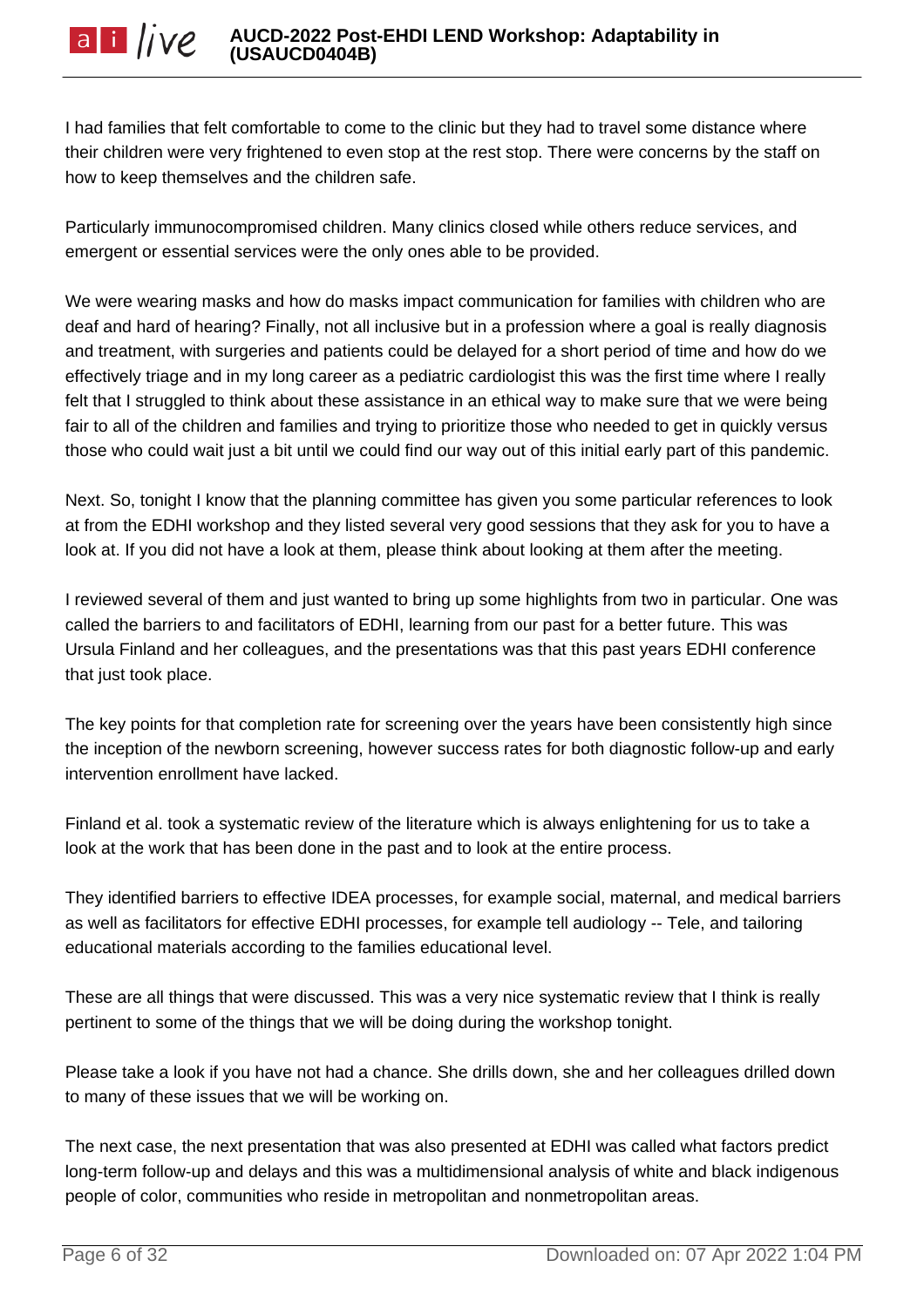This was done by Amanda Hogg Roman -- (unknown name), and she evaluated long-term follow-up for infants born between 2015 and 2020. I believe it was 15% who failed the newborns's screening interspecific research questions were what are the geographic and family actors that predict long-term follow-up among infants who do not pass the newborn hearing screening?

And are the factors that predict long-term follow-up...delays in follow-up, the same across different populations. I am saying long-term follow-up but I need (indiscernible) follow-up. The region of birth or residence, a stronger predictor for follow-up.

This is also a really interesting presentation in the context of what we will be discussing because there are many factors as you know that affect families abilities to navigate through our EDHI processes and the greater our understanding of them, the better care that we can provide to children and families.

I think she highlighted some really key and important things for us to think about. Next slide, please. So, that brings us back to our learning objectives for tonight.

What I would like for you to think about tonight is again this juxtaposition between our EDHI services where we were, how the pandemic has impacted them, and what have we learned and how can we move forward and what perhaps is the silver lining in the pandemic?

Hopefully all of our difficulties in life have a silver lining that we can reflect back on after-the-fact. I think that our presenters tonight will provide us with some really enlightening dialogue as we move through some of our questions. OK.

So, what I would like to do next is to introduce our panelists. Tonight, he will hear from for panelists who were invited by our planning committee to share their expertise. They are from varied backgrounds and each of them has been involved with EDHI and LEND programs. They will each take a minute to introduce themselves and then we will ask them to respond to some preselected questions.

First, we are going to hear from Doctor Samuel Atcherson. A Professor of Audiology and otolaryngology at the University of Arkansas for Medical Sciences, he is also a bilateral cochlear implant user. Thank you, and please go ahead Dr Atcherson.

# DR SAMUEL ATCHERSON:

Hi, everyone! I am so excited to be with you all. My slides here – I have some things that are professional and personal and as Pat mentioned I do have bilateral cochlear implants.

As my hearing loss has sort of pushed me into the field of audiology, so I would argue that I have been in the field for 42 years! (Laughs)

And I started ever since I was four years of age. As you can see from my slides here I have been involved in a number of different things and I am still committed to advancing what we can do for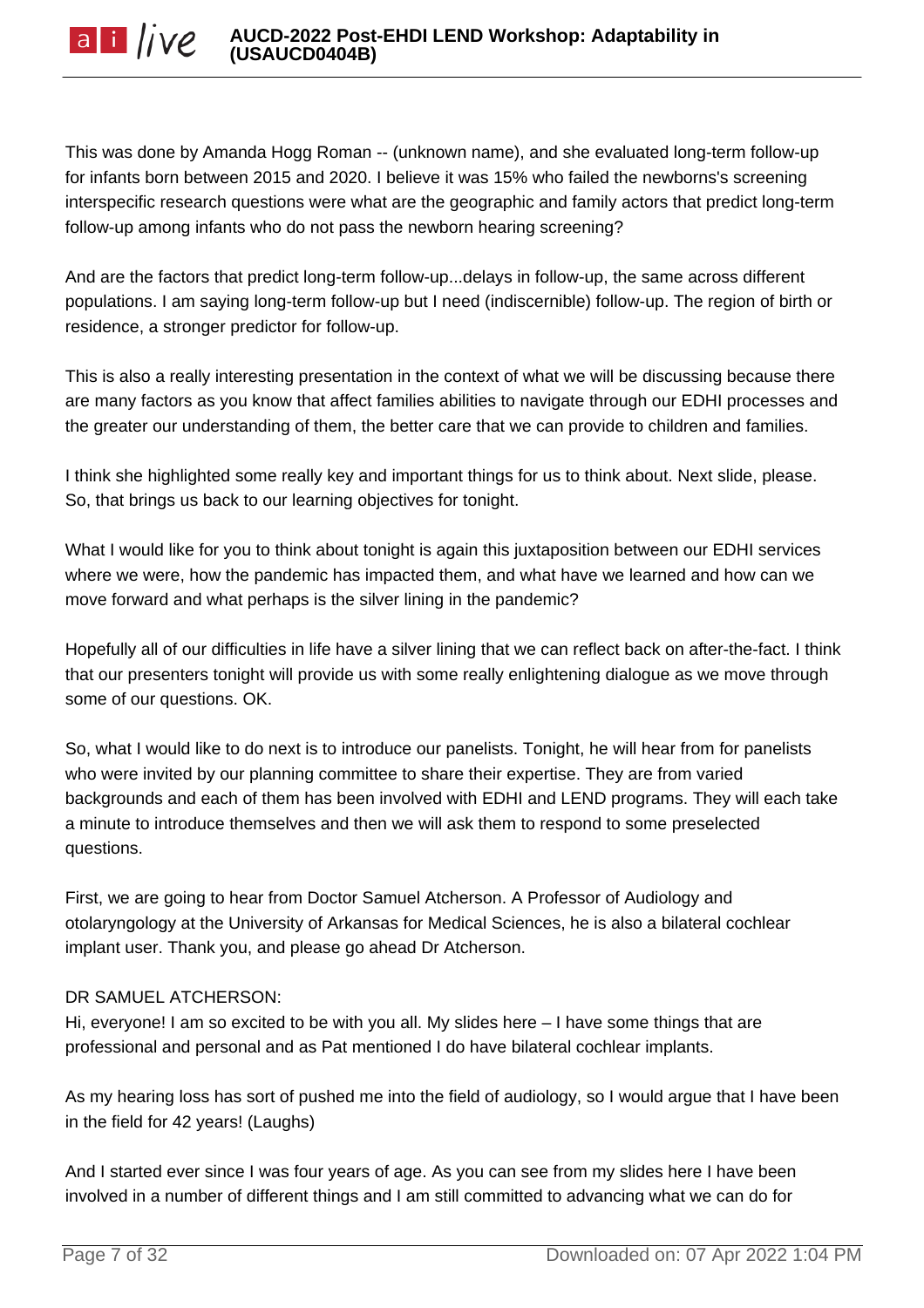patients and families, where there is hearing loss involved.

One of the things that Pat mentioned earlier in her presentation, is it evolving technology including cochlear implants and I would say even assistive technology has advanced.

That is something that I try to stay on top of in my particular field. So, thank you again and I am looking forward to working with the rest of the group tonight.

#### PATRICIA ROUSH:

Now will hear from Doctor Katie Buck who is a physical therapist and mother of a deaf child and works as a physical therapist in Yakima Washington.

#### KATIE BUCK:

Good evening, it's nice to be here, thank you very much for having me. So, yeah, I am here to share the experience of a five-year-old child, Thomas, who is deaf. And I've been a pediatric cardiologist for five years. Next slide. So I share this first picture because Tom loves to read, and even late at night when he takes off his implant and his hearing aid, he can then get some really solid, uninterrupted time, and I just love this picture of him. So, next slide.

So, my introduction is really a bit of my journey with him. His story begins with failing his newborn hearing screen, then he passed so we were out of the woods, we were good! We even tried to protect his hearing at a concert we went to. But unfortunately, we didn't know that congenital CMV was silently-- stealing the hearing he had.

We got the diagnosis when he was 16 months, we were enrolled in early intervention and felt really strongly he was deaf and part of his death identity was signing and using ASL, which brings me to the picture in the bottom right where we went to a kids show, it was the PJ masks alive, but for Tom the real stars of the show were the interpreters, so that's who he wanted his picture with.

So, we really wanted Tom to have meaningful, easy relationships with people outside of those who can sign. So, at 23 months he had a cochlear implant surgery, got an infection and had multiple hospitalizations and complications from that. But, he did really well once the infection was gone.

He's done phenomenal with becoming bilingual, bimodal, loving reading. At age 3 he began deaf and hard of hearing preschool, and this year he is in-- kinder, and enjoys deaf and hard of hearing life in his mainstream classrooms. I'm just happy to be here and share his story and my story, and thanks very much.

#### PATRICIA ROUSH:

Thank you very much talked about, thank you so much for your story and introduction. I would now like to introduce Doctor Karen Muñoz who is Professor of audiology at Utah State University, Doctor Mann yes?

#### KAREN MUÑOZ: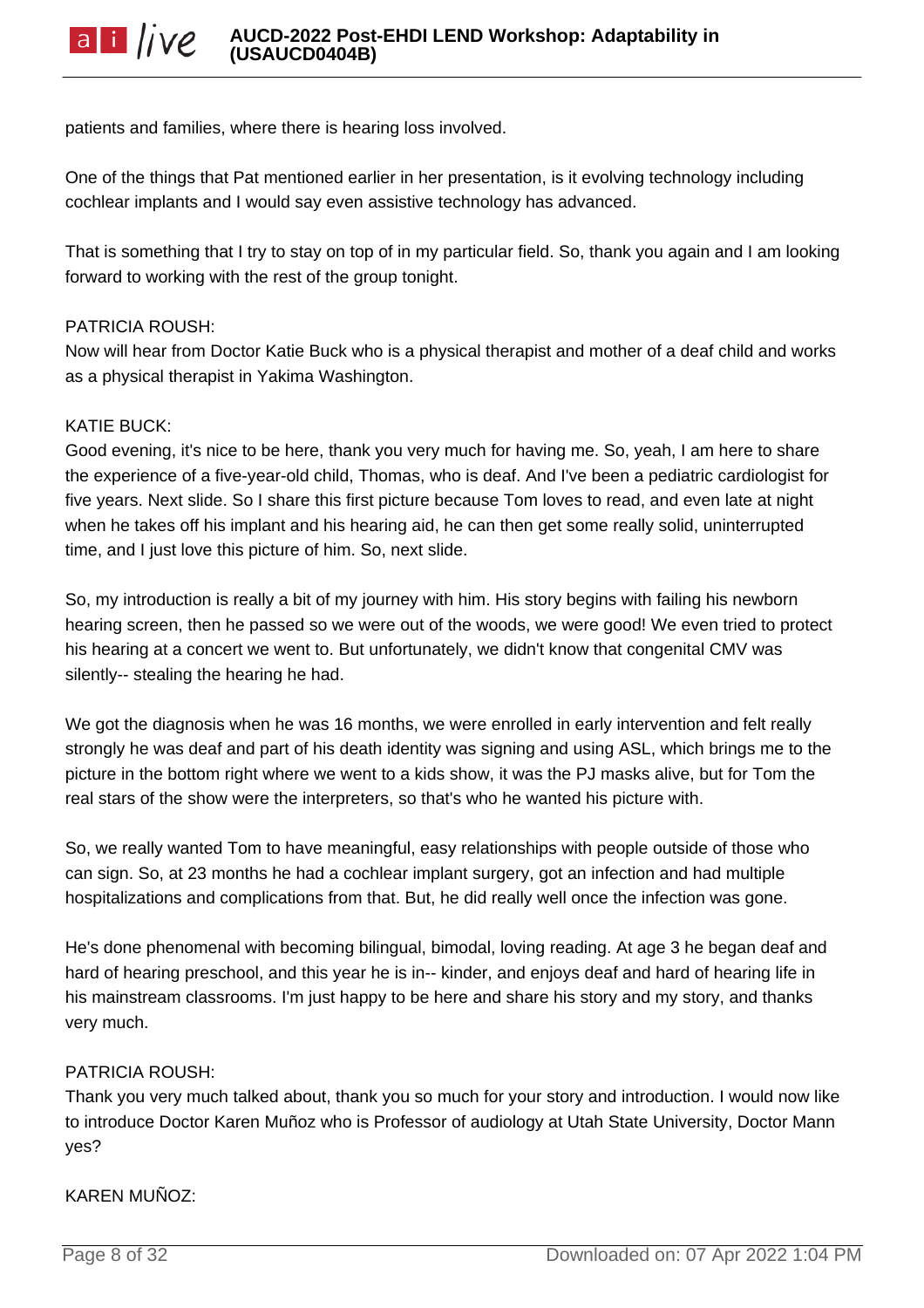So, my background is really varied and it was quite a journey to get me where I am today but I started out as a clinical audiologist decades ago. Worked in pediatric audiology and a graduate training program, then went on and got my research degree which took me in the direction of applying what I've learned in clinic to the research that I do so I have a very clinically focused research agenda where I pay a lot of attention to learning about parents challenges in the provider training, and how can we match up what parents are needing, and what providers are learning, and how can we help them have good partnerships together.

And it has brought me into tele-audiology and parent education and support. Specifically I'm looking at hearing aid management. Now that we are finding hearing loss so young, and there is so much we can do, the parents are critical partners in that, and the support that they need is an area that I felt has been important to address.

So I really look at these different factors that can facilitate how things are going for them, or interfere, and how can we help along that journey for strong behavior changes that they need to do in their daily routines so that they are achieving the outcomes that they are seeking, and the kids are doing great, and learning what they need to from their parents along the way.

It's a little more-- collocated than what it seems on the surface, but I'm excited for our discussion tonight. Thank you.

# PATRICIA ROUSH:

Thank you Doctor Munoz, then we will finally hear from Sarah Sparks was a clinical audiologist, she works in a private practice called audiology outside the box, Doctor Sparks?

#### SARAH SPARKS:

Hello everybody, I am so glad to be here with you tonight. I did not create a slide about myself, I'm just going to tell you a little bit about myself very quickly. So, as was mentioned already, I do hold to positions, I'm a full-time educational audiologist in Baltimore city public schools, I work with children for the whole age range that the public school system serves. I am based at a high school that has I deaf and hard of hearing program, but I also have very young children on my caseload as well because I have itinerant schools.

In addition to that I do have an online audiology counseling and oral rehabilitation process called- audiology outside the box where I see individuals and families on an individual basis, this is completely outside my connection with my full-time day job.

I also do a lot of public education with that as well. A little bit about me and how I got into audiology, I am deaf. I used to cochlear implants, I have a progressive hearing loss that started at some point after I'd already developed spoken language, which is why my speech is as good as it is. A lot of people ask, so I try to say that upfront.

But, before I became an audiologist, I was in a completely different career. I was a theology and religious studies teacher for eight years, and I think that background has really helped with my level of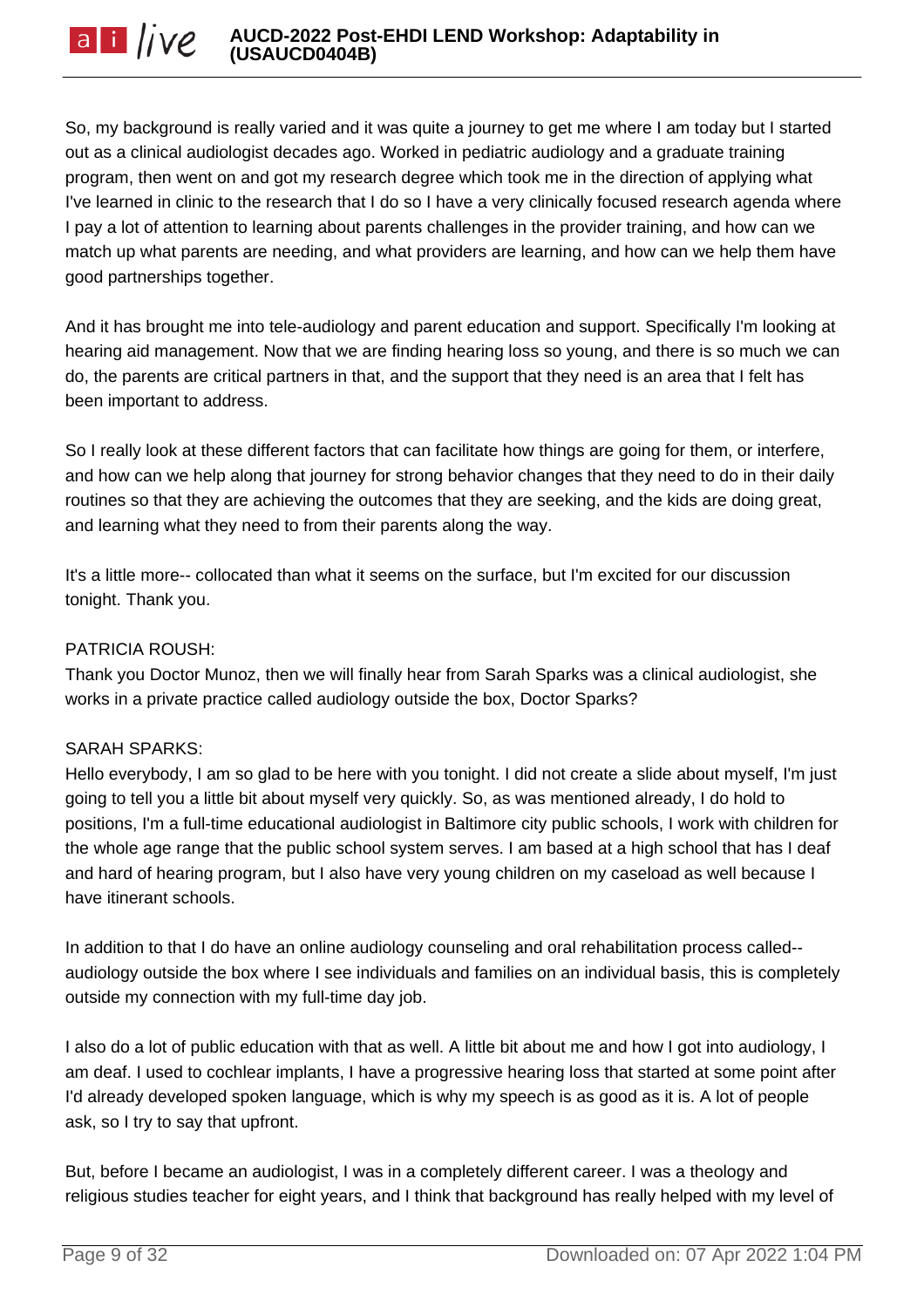cultural sensitivity, and ability to engage with people from a lot of different backgrounds as I made the transition to audiology.

In my transition to audiology was primarily motivated by the fact that, as somebody who communicates in both ASL and spoken English, I found myself continuously frustrated by the fact that I would go to see audiologists for my own audiology services, and no one would know how to sign with me. A lot of audiologists would talk to me when my devices were off and I wouldn't be able to hear, so some of those things really motivated me to enter the audiology profession and be able to provide deafculturally sensitive assistants.

I'm also a LEND fellow, I finish that in my final year at Boston's children hospital, and I did a year semester at LEND before that before my third year internship at Kennedy career Institute in Baltimore. I love LEND I love AUCD, and I love to be here with you all tonight to talk a little bit about my experience, and learn from you as well.

#### PATRICIA ROUSH:

Thanks so much, Doctor Sparks. And thanks to each of our panelists for sharing your background with us. As you can see each will bring a unique perspective as they respond to the questions we will pose to them. So, let's get started.

The first question I would like to pose to Doctor Karen Muñoz, and Karen, if you would for us start the ball rolling by please identify family factors that impact families engagement in intervention and address innovations that you feel help support families.

And I will ask Karen to start us off, and also ask Doctor Sparks and Doctor Buck to also join in on this particular question.

# KAREN MUÑOZ:

Sure, this is such a great question because I feel like that family engagement is just key, you know, to how we are going to work with families and what you're going to do with them to help them on their journey. And I think what all of you probably know, I don't think I'm telling you something new, that family engagement is just critical for that day-to-day work that they are doing with their child, right?

Sometimes we can think that because they are motivated, and what they are working on is really important to them, that there isn't anything that's going to get in the way. And there really are a lot of things that can get in the way for families, and a lot of support that they may need to identify the various factors that are getting in their way, and solutions for it.

Just because we identify hearing loss early and we take steps towards intervention doesn't mean that that all falls into place. That there is this process of learning, and parents when hearing loss is identified, it can be a troubled time, parents can lack confidence in what they are trying to do at home, and may not act on some things that they need to because they are worried about how others may react, or how their child is reacting.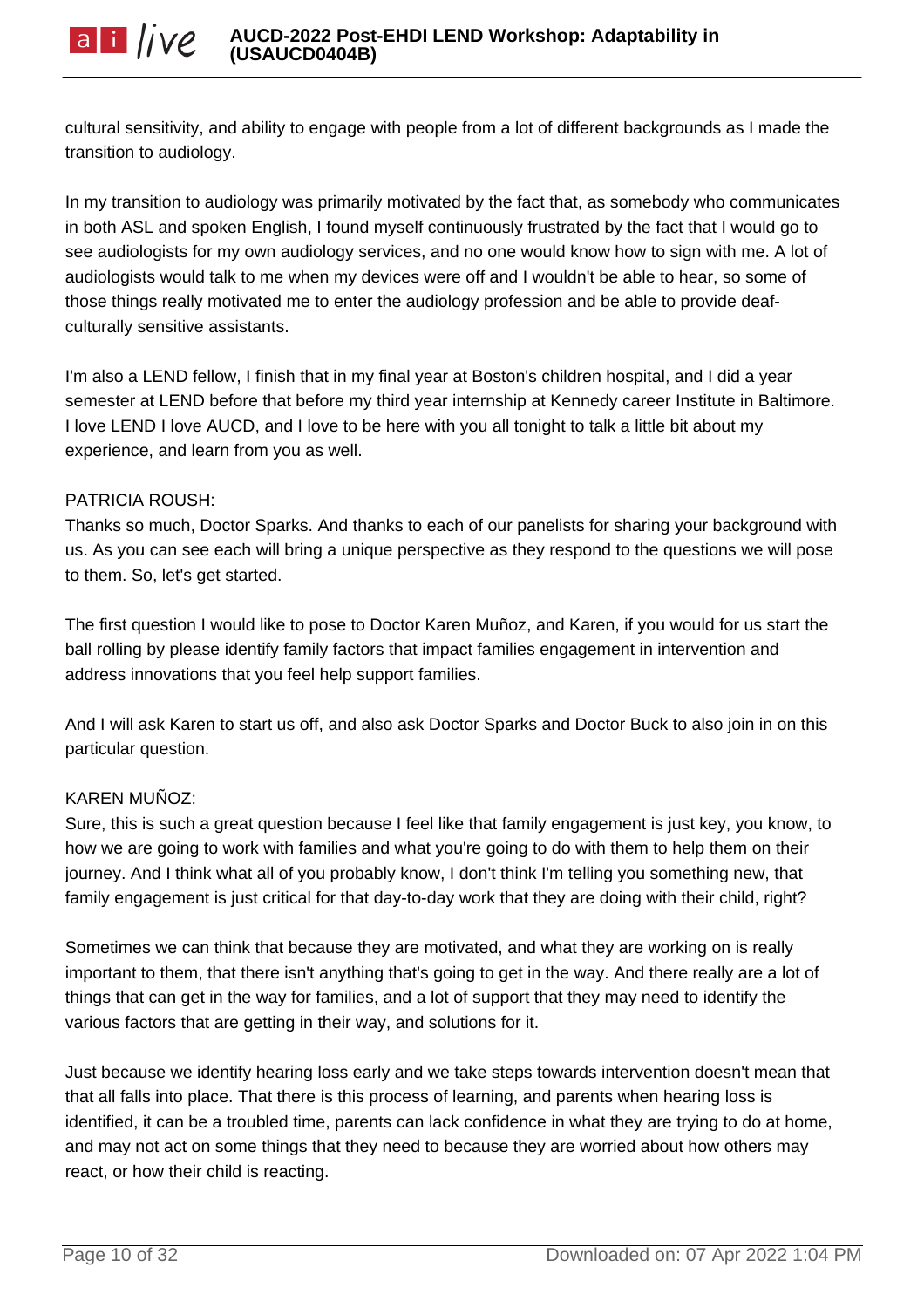A lot of different things can get in the way. In one of the neat things that we discovered is, right before the pandemic we started to study, and eHealth study where we were providing parent education and support for hearing aid management through a parent intervention that we started, a six-week program where they were getting educational videos to support what they learned from their audiologist, and also weekly phone calls just coaching them and checking in on them, and helping them work through their goals. Having someone to talk with about it, like a 10 minute call.

And it was a really interesting study. We did a randomized controlled trial were half the parents just got their normal treatment as usual with their audiologist, and the other half had normal treatment with their audiologist, and this intervention. And we found that after the intervention that the parents that had this structured support did much better on knowledge and confidence in their perceptions about the hearing aids, and how often they were checking on them.

But also, during the phone calls we found that parents really like having someone call and check on them and like having someone talk about, how did it go? We were going to try to make sure you were listening to the hearing aids this week? Did you find the care kit? Do you know how to use the listening stethoscope?

Some of that accountability that walked them through was really valued by the parents. And also because the pandemic started halfway through, parents would tell us yeah, the audiologist office is closed, they handed me your firestorm hoping you can help me. They didn't have anywhere to turn, so the silver lining I think that we saw was that this was a really important way to reach parents when you can be in person with them and help them through a period where a lot of parents didn't know what to do and just needed someone to talk to and walk them through.

We also learned from families that they live far from their audiologists and didn't see them very often, so it was really evident that there's a lot of opportunity just in standard care that we can be implementing tele-audiology to provide that frequent, consistent support while they are learning, and get them off to a good start.

So, that was I think a really important insight for us about how we can help families engage and really support them along the way with the hearing aids. That's what we focused on.

# PATRICIA ROUSH:

Thank you. And you know Karen, I've been listening to you, and just thinking about how much information we have to impart for families and that initial visit, you know? It sounds simple, right? To the layperson, that we are going to fit a hearing aid on the baby and here's the appointment to do that, but I am always struck whenever I would do a hearing age fitting on a young infant, just the number of details that we were expecting a family to take in and that one session, so it makes perfect sense that some carryover is really important, and the kind of approach that you are taking seems to me like a very worthwhile one. And I can certainly understand why you are finding positive outcomes with that.

I wonder if Doctor Buck might respond to this same question from the parents perspective? And then feel free to also comment from the perspective of a professional as well?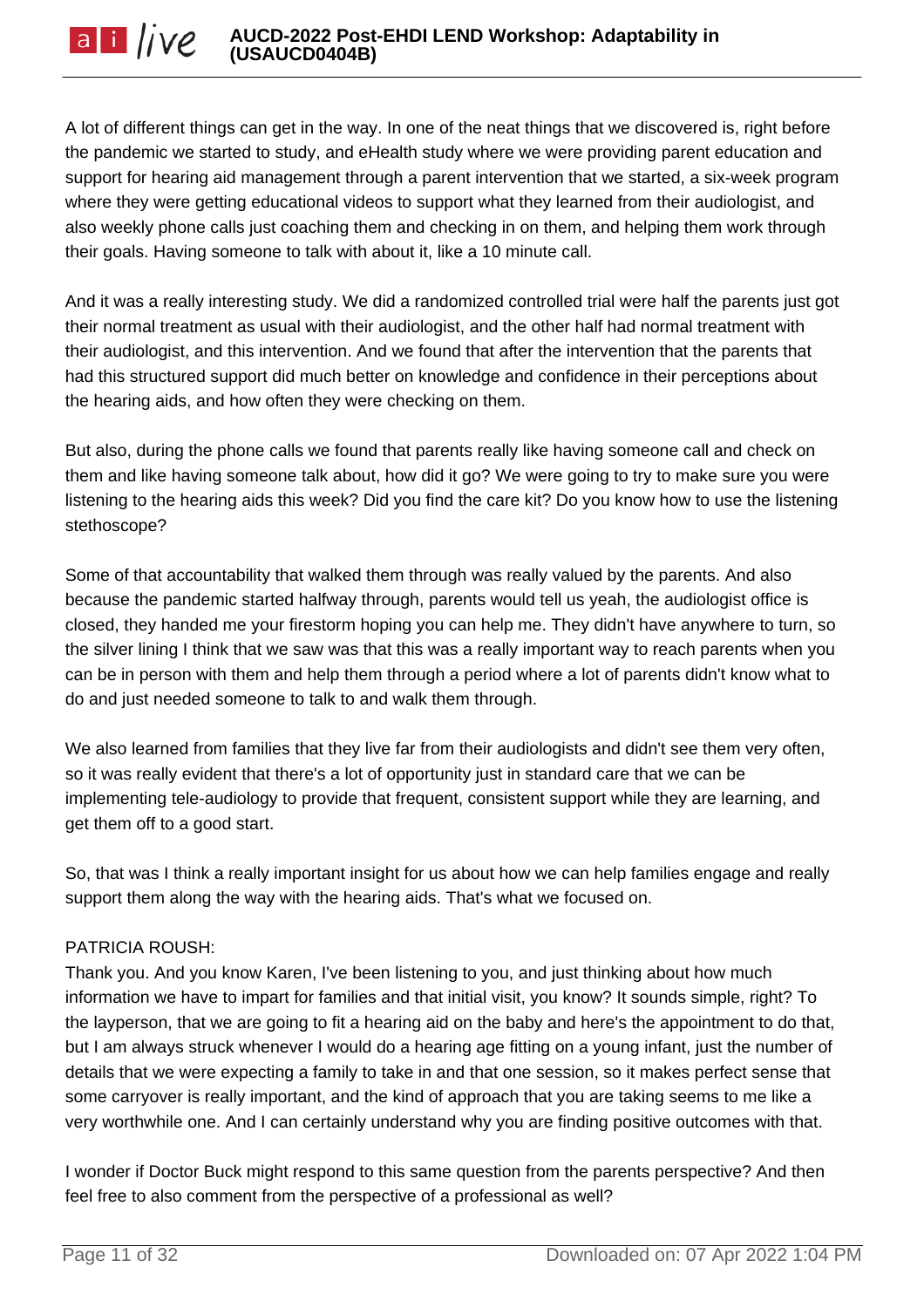#### KATIE BUCK:

Sure. Yeah, I think I really appreciated what Doctor Munoz had to say when I thought about this question, I thought about trying to match the schedule to the acuity and the intensity. For our child he was really a late diagnosis because he-- we had concerns at nine months, but he didn't get the hearing test that really gave us results until he was 16 months. That was his sedated test.

So when we had that new diagnosis, that's when we were really motivated, let's get in, let's do all these appointments, let's get those hearing aids, get everything rolling. So, there's this period of intensity from the family where I think they are suddenly onboard because this new thing has been revealed for them.

And unfortunately what happened with us is that, since we were late diagnosis, we were then competing for appointments with a 10-year-old just getting a hearing aid check follow-up because he wasn't a newborn, there just wasn't the intensity coming back that same direction, so that's one thing I would love to see. Because it was really hard. We were really ready, we wanted all the appointments come all the hearing aids, all the stuff, and we couldn't get the appointments. There was a big barrier there.

It was exciting to hear about more virtual audiology or opportunities that have come about from COVID that will allow people to kind of build more connection when they are in that hot period.

Uncensored died down they have an established relationship and they are using their devices. I think about that especially for a family like mine. We have to travel to and 1/2 hours to see our audiologist so it is a big commitment.

The other thing I think about with family factors, the things that we had going for us was that we were lucky that we had services in our native language, being in a similar kind of parallel profession I knew what to expect when attending appointments.

I knew how the system worked and that we had adequate means to pay. So, I took all of these things for granted but on the flipside is what would it be like if I didn't have those things.

It would be a massive barrier. I think it is always worth thinking about, thinking about family factors and engagement and how to engage families of how do we get more professionals and providers who do have lived experience and some other cultural pieces and languages so that there is a nicer, better buy-in there.

And more understanding of what our patients are going through.

#### DR PATRICIA ROUSH:

Those are great points. When I listen to you I think about the fact that we have got this great group of LEND audiologists, and around the country, I am particularly familiar with the program here at UNC LEND trainees have often been involved in digging down into some of these issues.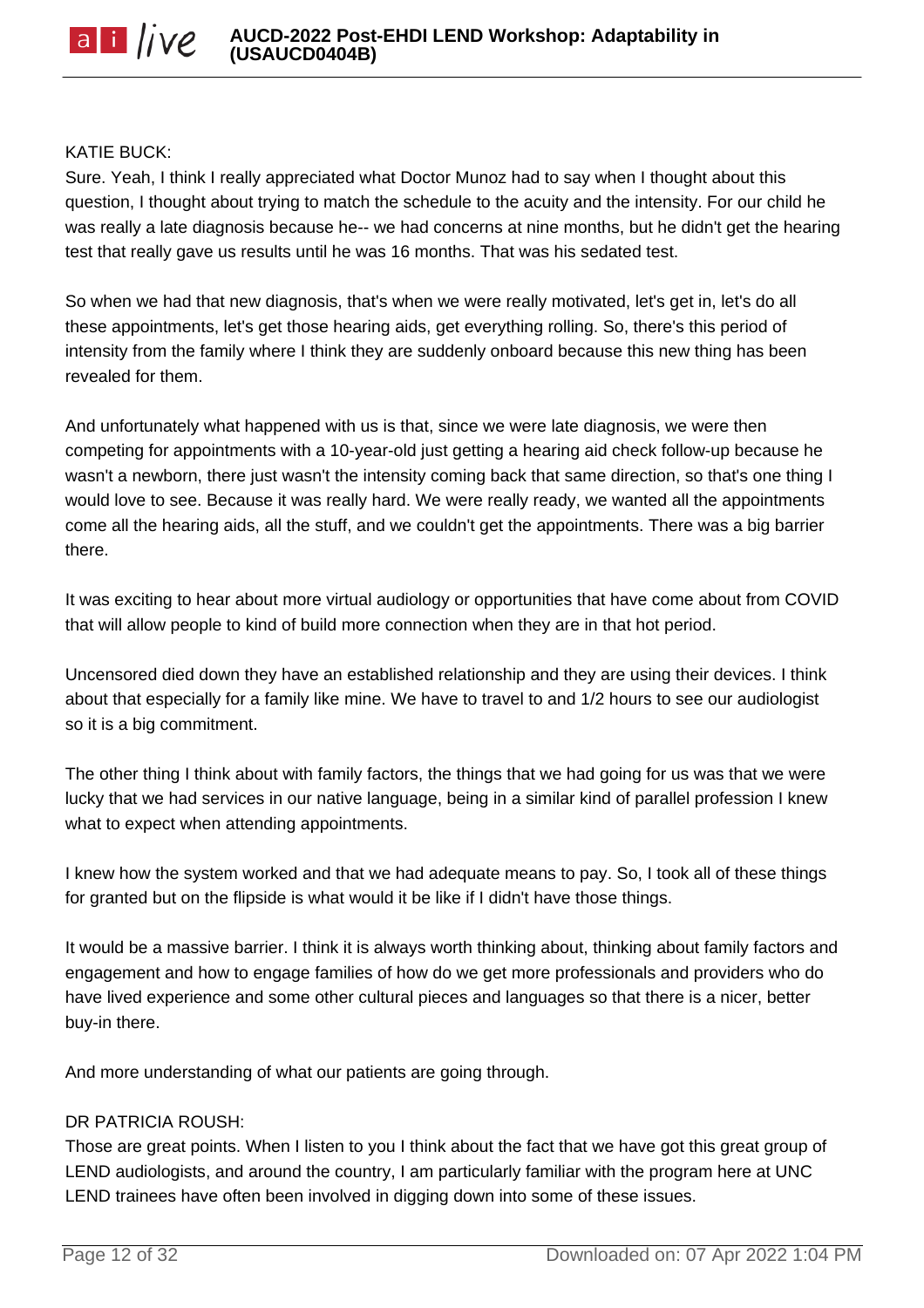For example, one that you raised is being able to get an appointment, and we tend to take an approach often of a one-size-fits-all as opposed to recognizing that even in a clinic, an appointment isn't an appointment isn't an appointment. There are ways to look at systems to try to problem solve and get some of the issues that you were raising.

That there was a priority to get their child in but you kind of go to the bottom of the list and stand in line with may be something that is much more routine.

So, evaluating things at a systems level are some of the things that we are going to be continuing to talk about I think this evening. Doctor Sparks. Would you like to weigh on in this question as well?

## SPEAKER:

I definitely agree with...I wanted to mention more about socioeconomic status. I can personally relate to this as well because I grew up in a very poor area, Eastern Kentucky, and I now work in a school system with a very high poverty rate as well.

Baltimore city Public schools. Due to both of those experiences in my life, I think it is really important for professionals to understand that when a person is poor, experiences a low socioeconomic status it is not just that they don't have the funds to pay for things but there are lots of issues that compound in a person's life.

Thinking about some things that come up in the pandemic specifically, if there is less public transit because fewer people are taking public transit, some of these people, their way of getting around is not going to be as efficient as it once was.

It will be harder to get to the audiologist with their child. Work schedules have probably shifted for people who are in careers such as food service, other kinds of jobs that have continued to work and have even picked up with more work during the pandemic.

Some of those things have really shifted lives for the families that I work with. I joke sometimes that I do more social work on some days and I do audiology. I certainly don't want to suggest that anyone do something that is going to put themselves outside of the scope of practice for our profession but there are things that we need to do as audiologists that lean more towards the social work side of things.

For example, I have needed some time to sit down with families and help them plan a public transportation route to get to the audiologist, then call the Clinical Audiologist for them and say that we have planned this, it is going to be a bit different than what they are used to and they might be late. Please don't turn them away if they come to the appointment late.

I have done that. There have been times when I have worked with families to make sure that they get their child's hearing device to school even if the child is not using it at home. There are times when I have suggested that we leave the hearing device at school instead of taking it home.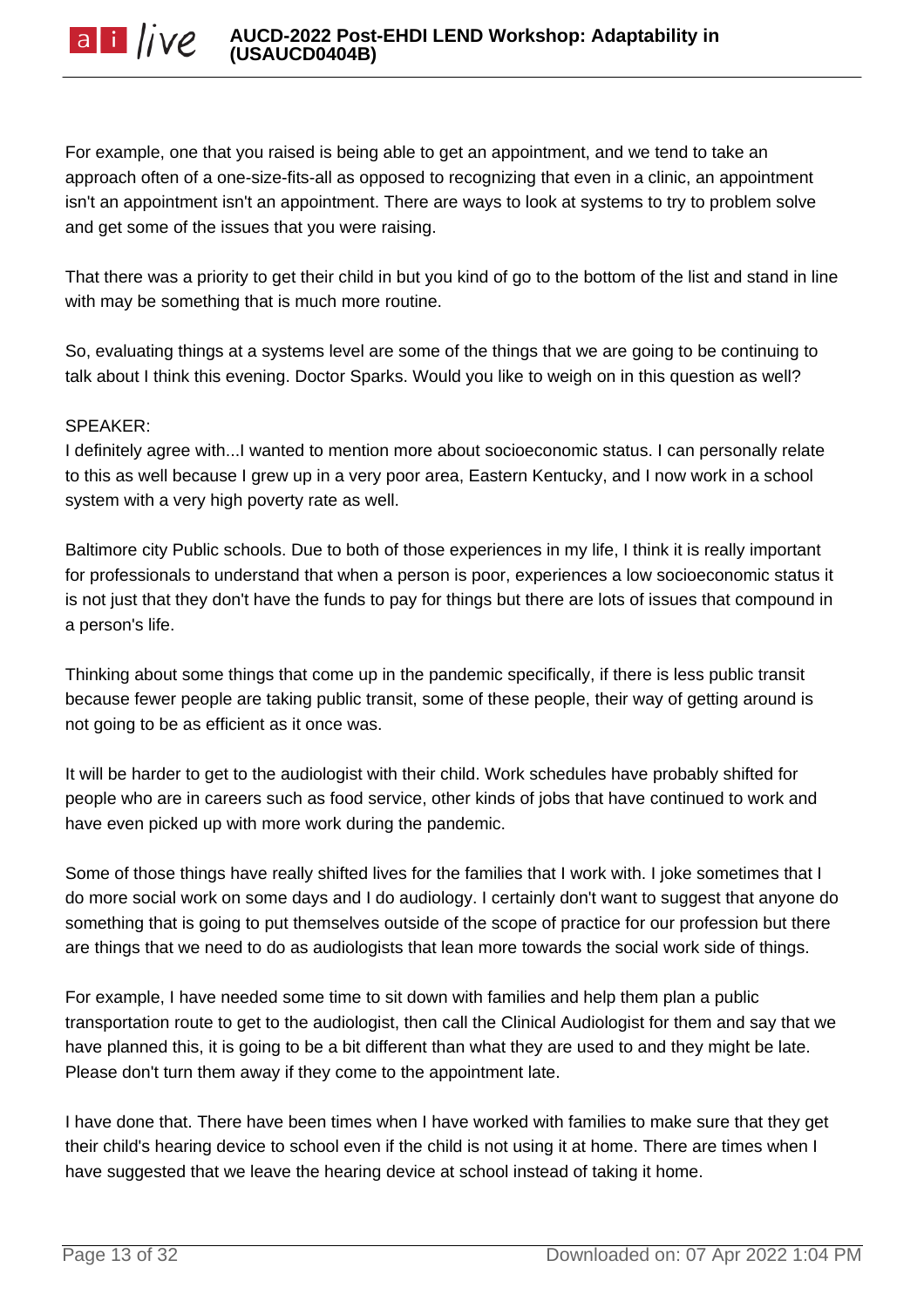

Certainly the ideal would be that the child is using the hearing device at home as well as at school but has one of my favorite professors in my AuD program used to say, the perfect is the enemy of the good.

I think that is important to recognize. Sometimes we have to think about what is the next step that we can actually do to support this family rather than focusing on what is this perfect ideal that we are hoping for.

#### DR PATRICIA ROUSH:

Thank you. Great points. OK, let's move to our next question. I would like to see if Doctor Buck would maybe kick us off. Please describe innovations that you have seen or been involved in generating or implementing which address equitable access to care. We have touched on not a bit today.

#### KATIE BUCK:

Yeah. A good flow of the questions because here we are. As a provider, a pediatric PT I work in an area that has a low socioeconomic status and so a lot of our school districts have been really challenged by the pandemic and a large portion of our households did not have Internet access prior to the pandemic.

So, once everything kind of shutdown and they decided that let's try this virtual school thing, document a lot of kids were not going to be included in that group.

So, it was very neat, there was some very creative solutions and ways to try to get kids at least some time being able to be connected to their friends and classes and learning opportunities.

On district, locally, actually parked their school buses in different areas in the town and those served as Wi-Fi hotspots.

I don't think that the kids did like their whole curriculum by tuning into those but it was at least one way to access because without it there was no Internet access.

I thought that was a very interesting repurposing of the buses. Our own school district that our own kids are in, they just quickly went to and they had been planning on it anyway, having laptops for each student.

I think a lot of districts have done that but I also realize that I am talking to a really wide variety of people. Maybe there was not his money.

That really help our students and our schools because then each kid had better equity to be able to access. They also included Internet access with that if you did not already have it.

The nice thing for me working at an outpatient clinic in our development will center was that suddenly all of our families were able to use that same laptop to access Zoom to do their sessions with us. So the nice wonderful service that the school did by providing those laptops then gave that family access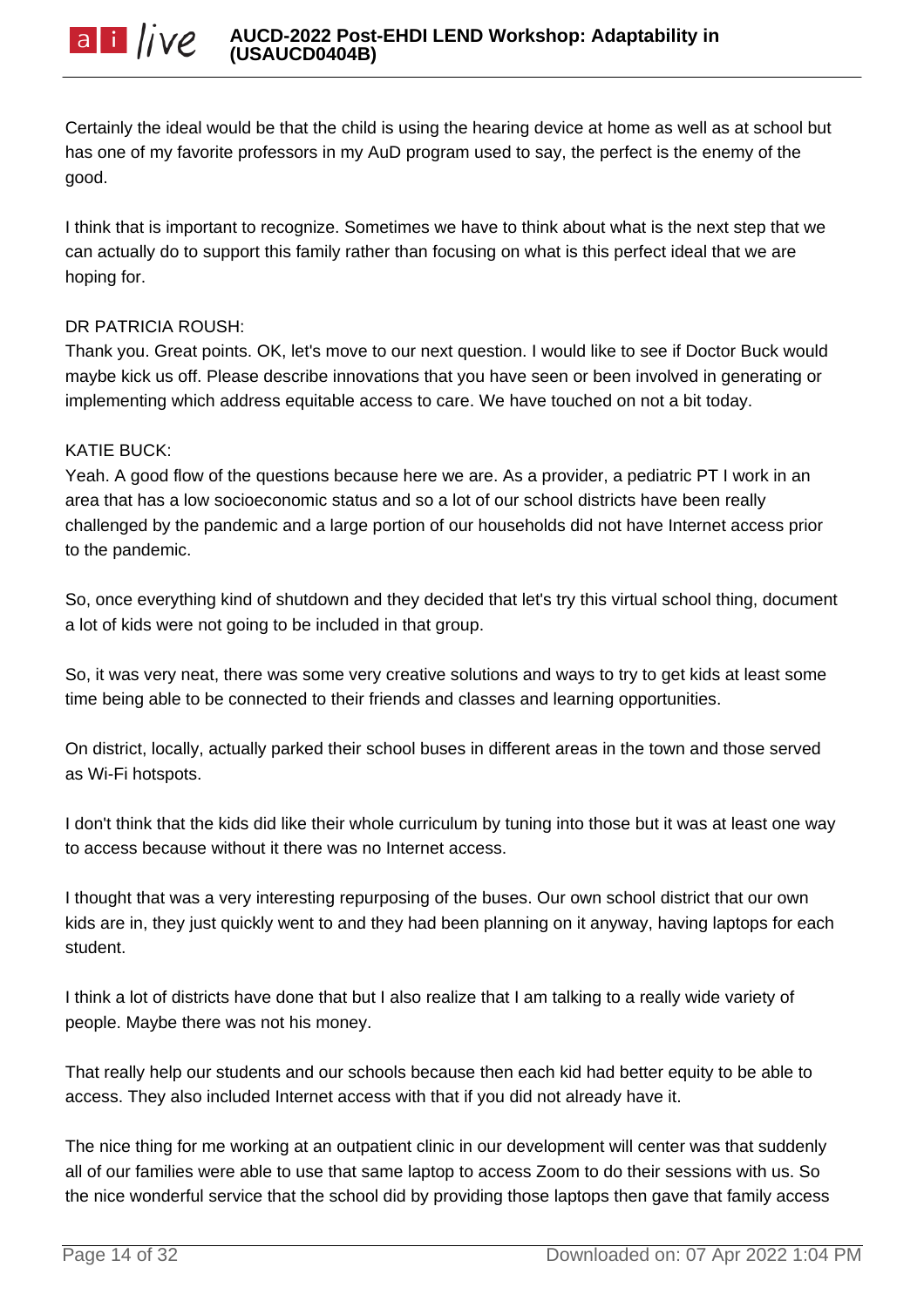to all of their medical providers.

In a much more robust way. Considering they were not able to go and see any of those providers. Again, kind of eliminated that transportation barrier which, you know, there's always a new barrier but that is at least one that we have a hard time with your that was able to be minimized by technology.

#### DR PATRICIA ROUSH:

Our school district did something similar also, and again, you think about silver linings in a pandemic. I think that unfortunately a lot of us are guilty of not really having that awareness of oh, look at how limited we are even in the United States with Internet access and so I think that was one of the things that was really highlighted as children had to leave school and go to their homes.

The great number of children in our country who are at a disadvantage even in regular times as compared to children who have those – who have laptops at home, access to Internet services and so on.

It just highlights another area where we learned I think from the pandemic. Doctor Muñoz could you also respond to this question? Give some of your thoughts?

## KAREN MUÑOZ:

Yes. One of the things that we were really interested in in our work from the E health study was looking at tele-audiology for Spanish-speaking families. One of the studies that we are currently working on his throat the US, talking with Spanish-speaking families about not only hearing aid management but the receptiveness to tele-audiology and getting support and education through the Internet, finding out how much are they using the Internet and would they be interested in getting some services that way?

And, what we are learning so far, we have got 11 families that we have talked with and we are not quite done recruiting. They are definitely interested in it and luckily so far everyone has a smart phone, everyone uses the Internet, everyone is receptive and wishes their audiologist would talk with them about it.

We are getting some really positive indicators from parents who are Spanish-speaking, they come here from a number of countries of origin in Central and South America, live in various states throughout the US and I think it is an opportunity for equitable access to care.

Often times I think audiologists are little bit afraid of tele-audiology, it is maybe our comfort level that keeps us from going there is much as it is the receptiveness of the parents and kids.

I am encouraged by that as an opportunity to help them have more access to consistent communication and care in the ways that we can offer is for pediatrics at this point through teleaudiology. There is more and more that we will be able to do but at first we have to see it as an opportunity to work with the various populations that we see.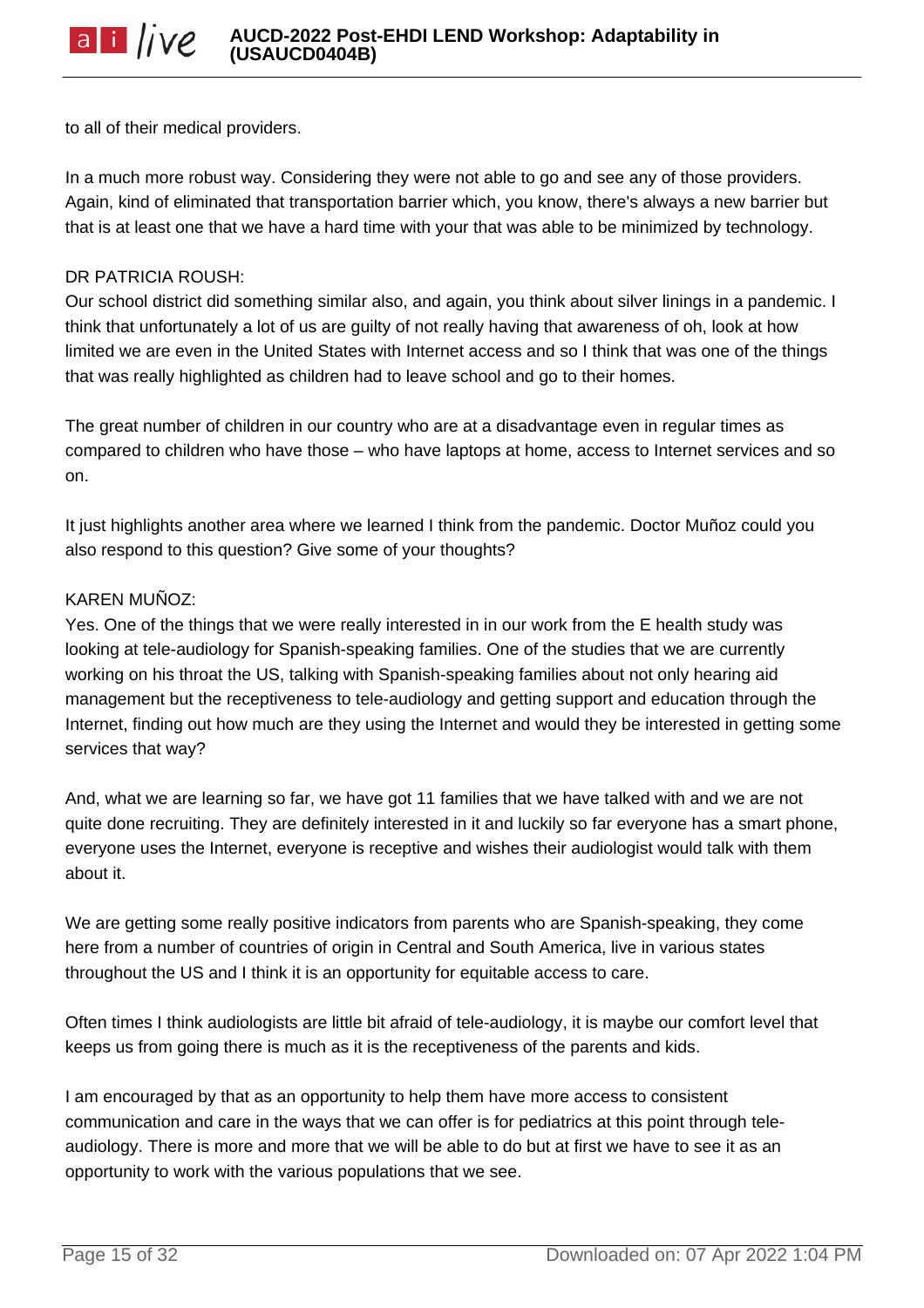I think it is another silverlining thing that we have got.

#### DR PATRICIA ROUSH:

Thank you. Let me pose the question and then I think I will ask Sarah to please respond to this question first. From your perspective, what has been the greatest impact, positive or negative, of the pandemic on your ability to provide care to children and families?

#### SPEAKER:

Sorry. Yes. I think one of the positive aspects of the pandemic is that with more people being accustomed to doing things online, there has been a lot more interest, at least in my experience, from parents forgetting troubleshooting support and other kinds of supports online rather than needing to go physically to the audiologist.

That has broadened some business for my all ability -- Audiology Outside the Box business. More importantly it has given the parents they work with a little more confidence that they can do some of these things at home on their own with a bit of support and training from a distance.

And being able to empower people in some of those ways has felt great to me as a professional. I think one of the most negative things about the pandemics impact on services for children is that parents are sometimes a little bit less likely to notice when their child is experiencing a delay or some kind of red flag for a problem.

If their child is not interacting regularly with other children, it might not be as obvious if some of those interactions that might happen in a nonpandemic world are not going in ways that are typical for the child's age or for what is expected.

Some of those things have come up in my work with parents, starting to notice a little bit later than they might have otherwise. That their child is experiencing some nontypical development.

DR PATRICIA ROUSH: Great. Doctor Muñoz. KAREN MUÑOZ:

Yes, and I hearing our late recognition with hearing loss without the signals, particularly with the mask wearing we had to go through that it's easy to say is because of the situation or that situation, we are at a risk of missing a lot of children during this time. And one of the things I've heard over and over again is your mold replacement challenges, and I think we are past that, people can get back in the clinic, but that's been a huge barrier and audibility, parents actually being able to get in and take care of it, or the shipment of getting it back in time, the periods of time they are going without it. Those are some of the challenges I've seen that are really impacting audibility.

But positives, I think are lots of opportunities that can step in and help, for some of the challenges parents can help you learn to cut that your mold tubing if it's a sent directly to them, something normally that we would say come into the office we need to do that for you. I think that as ways to show how to be more flexible in ways than our habits may have been in.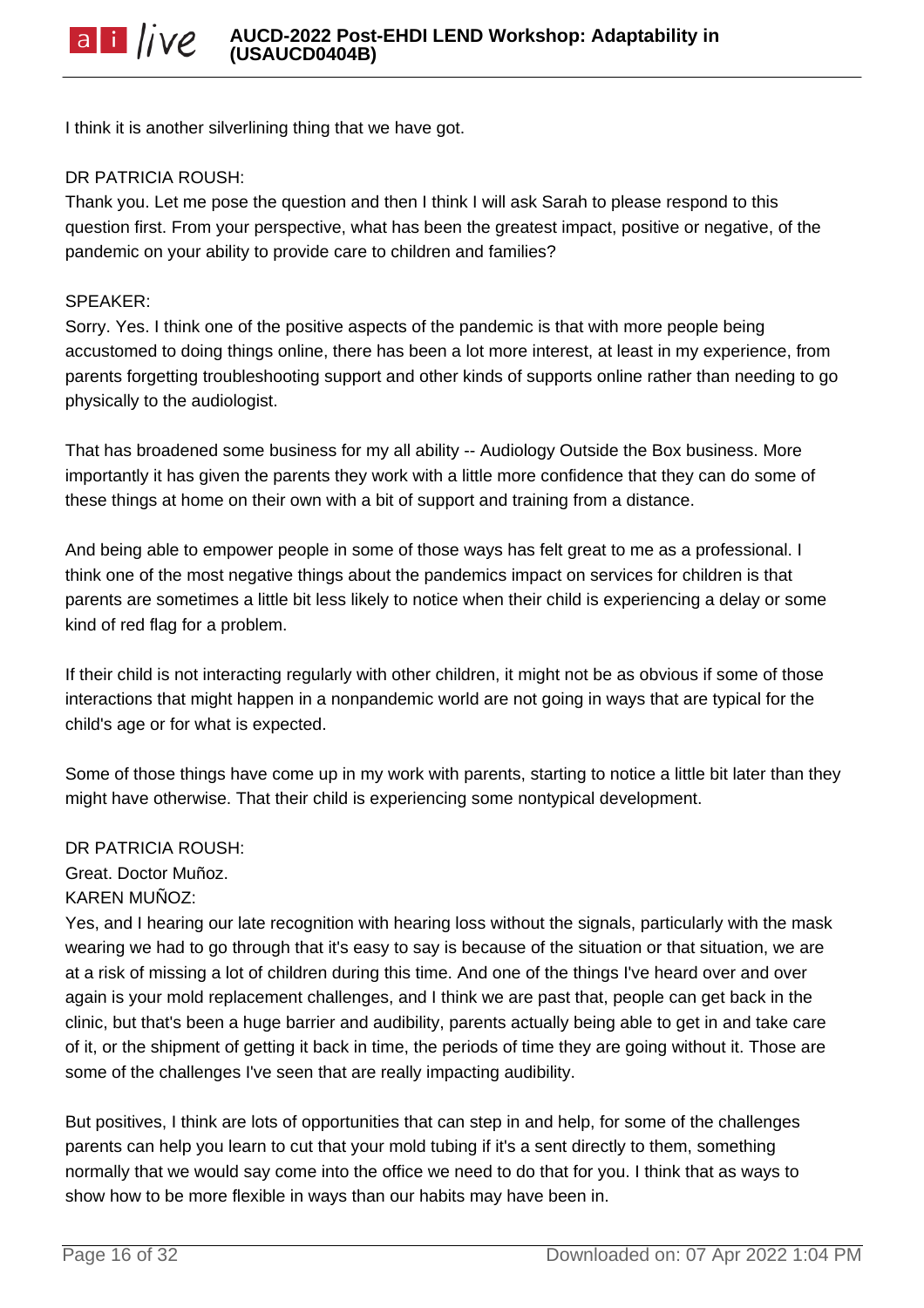#### DR PATRICIA ROUSH:

And I think those of us who have been working with families in pediatrics, whether hearing aids or cochlear implants, there's a big difference when we are trying to troubleshoot everything in an auditory fashion about little pieces, and what goes where, and how to describe pieces, and families don't always recall that this is the ear hook and this is the tubing, and this is the factor mold using those words.

And sometimes what is a 20 or 30 minute conversation could be a quick five minute fix if you could actually see what they are talking about. So, certainly for me thinking about doing more via zoom with families particularly those from a long distance is a silver lining. And Doctor Atchison, feel free to jump in even though I'm calling on others. You are assigned to certain questions, but feel free to jump in, I know you've had some experience in particular with face masks, so feel free to jump in.

#### DR SAMUEL ATCHERSON:

I was going to see if I could jump in on this question, I'm not strictly in the pediatric setting, but I have had communication with families around the state of Arkansas. Remember, the pandemic force everyone out of the schools, out of their places of employment, into their homes. And then when schools continued, parents needed a lot of help not only with using online platforms to keep their kids in school, but the ones with hearing loss, hearing aids, cochlear implants, they needed help in figuring out how to minimize background noise and figure out ways to connect their devices to the computers.

So, I say that as one interesting positive, and that was, to actually get parents to think about technologies. And, in terms of going to these online platforms in zoom and FaceTime in Google and all that stuff, what we also started seeing as a positive is the drastic improvements in closed captioning.

That doesn't mean every thing is perfect, but it's sort of forced everyone around the world to pay a little bit more attention to captioning. And, it just certainly made things a little bit more accessible. So when people ask, no one questions it anymore.

On the negative side, I would say the obvious is facemasks, since you bring that out. The obvious negative is that all of these facemasks that were manufactured up until this point were obscuring visual cues to the lips into the mouth, they would be surprised some people can read facial cues from the cheeks moving up and down.

And so, also at the beginning of the pandemic there was an obvious shortage of medical masks, and so people were very interested and motivated in crating cloth masks, and some creative innovators who would like, "but I need a visual mask", but if I'm now able to make my own class masks if I could include a thin piece of plastic or film that might allow people to see my lips.

So, that actually spurred some research at my laboratory that then became a positive. In the positive is that, prior to 2020, no one seemed to care about transparent masks. In fact, the association with medical professionals with hearing loss have had this is a pet project since around 2000. And it just forced everyone to start thinking about it.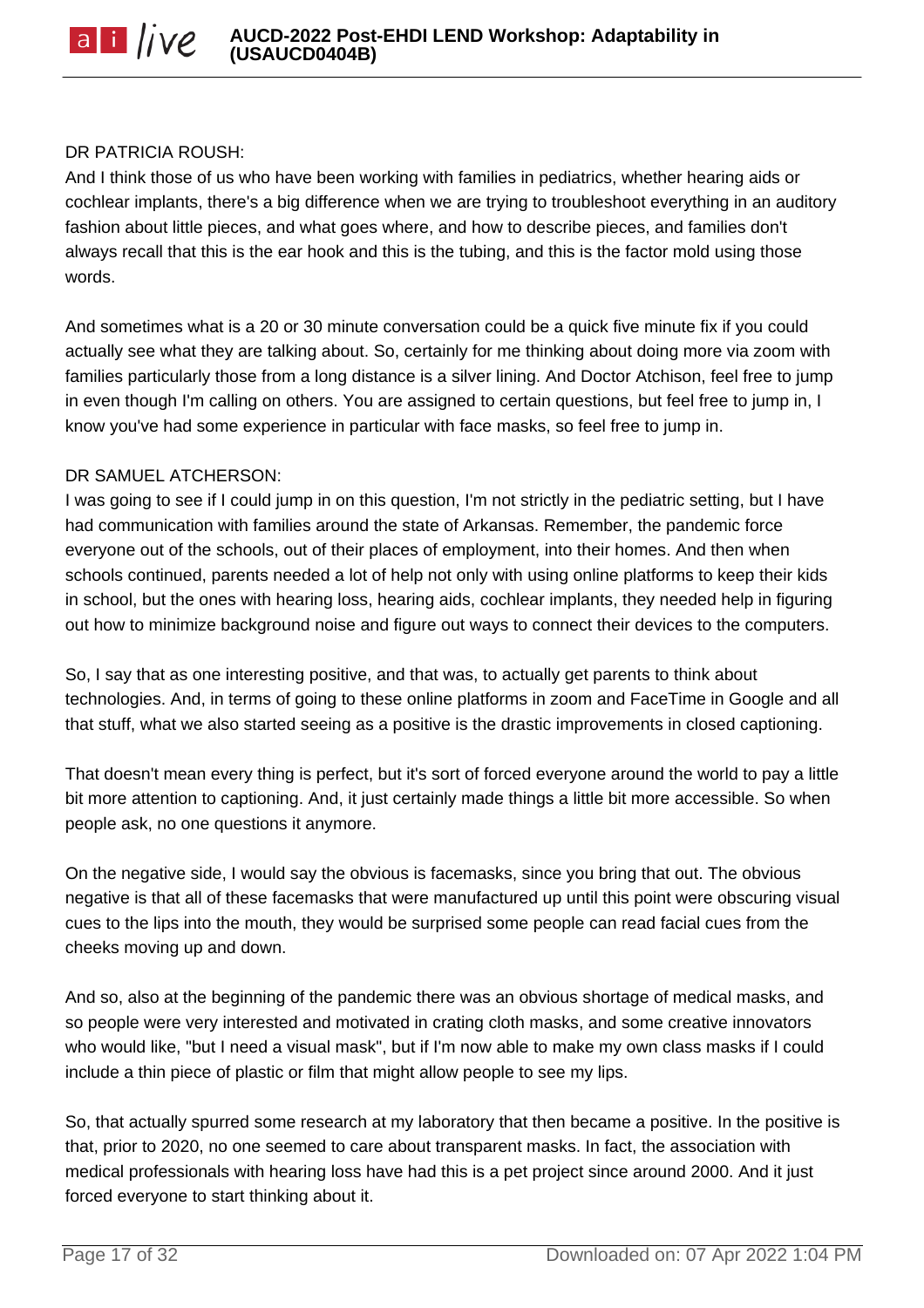Of course we have some engineering and technical issues to overcome, but we are in a much better place now. And all I want to leave you all with is, even though mask mandates are going away, we now have products that are available on the market that we can maybe put away, and we know that mask users are not going to go away in many hospital clinics.

So, that's a positive, in spite of the negative. And that being an obvious accessibility issue.

## DR PATRICIA ROUSH:

Thank you, thank you. Those were great points. OK, let's move to the next question which is regarding late identified hearing loss. So, late identified hearing loss, and late onset hearing loss persist as challenges for early identification. Can you share your experience within the last two years with supporting children who enter systems of care later?

And then a sub question here is, did you have a problem monitoring and following up with these children, based on a known risk factor, because of the influence of the pandemic? And Doctor Bock, since you had particular experience with your own child with late identified hearing loss, if you would kick this one off for us?

## DR KATIE BUCK:

Yeah. So, some of the answer for me on this one is a little bit of what I talked about earlier, with that intensity that families feel when they get a diagnosis. And then trying to match that to scheduling. And actually being able to get in for the subsequent visits.

And so, I think part of it for us was feeling really frustrated later that had we been identified as a newborn of having a hearing loss, there would've been guidelines of testing by one month or three months, there's a progression there.

But again, since we were nine months old eventually 16 months old, is like where to that intensity go? Why is that intensity not there on the other side of it? Because we were still feeling that. We went through all this process with her own child's before COVID was around, so I wonder about how long it would've been had we not had someone actively involved in person, because we were getting our early intervention services, and they were coming to our home, they were coming to our daycare, but had we been late identified and only had virtual services for our early intervention, I just-- I know we wouldn't be where we are with learning ASL, being able to communicate in ASL, even with being able to kind of push the medical team along with yes, we want the hearing aids, yes we want to be scheduled for the cochlear implant appointment, even though we aren't sure were going that direction, just being able to push.

Like I said, we did all this before COVID, and it was hard enough. And that was knowing the system. So, yeah, I really hope that having a virtual platform for many of these kinds of appointments will help families to better be able to access certain services.

# DR PATRICIA ROUSH: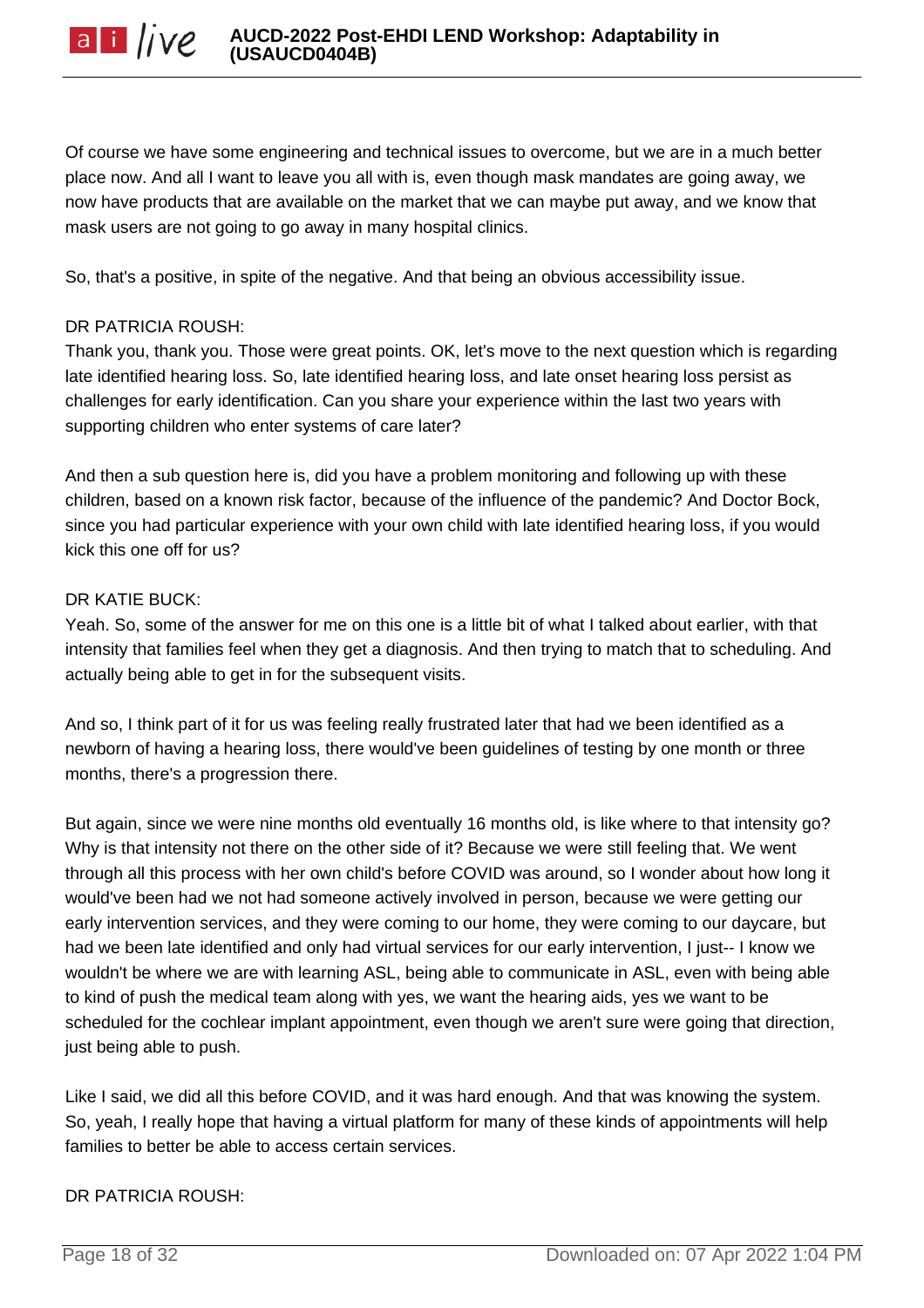And again, I keep coming back to systems level issues, thinking about in our own clinic, the larger the volume of patients that you have, the easier it is to not pay attention to some of those details. And it may be that the audiologists who are providing care would have viewed it as a priority, but it hasn't come to their attention because the families interface is with the front office staff, and it comes back to how do we educate front office staff to be aware of things that are urgent.

For example, sudden sensorineural hearing loss is an immediate urgent care. Were; with anxiety because their child has hearing loss associated with CMV that is prone to progression, so when that parent calls saying I'm worried that the hearing of my child has changed, that rises to the level of getting someone's attention to get them in.

Again, it comes down to being sure that we were taking the time to look back on our systems, because that can be the weakest link. The scheduling office can be the weakest link. These are the kind of things I think are important to look at. Doctor Sparks, would you please also respond to this question?

## DR SARAH SPARKS:

Yes. So one of the themes that has come up in this conversation a few times is the confidence level of parents that we are working with. And in a situation where a child is late identify that can be a significant not to appearance confidence. Not only as a child deaf or hard of hearing, but a lot of parents have guilt about not noticing signs sooner, or maybe noticing signs, but deciding that it could wait, that it didn't necessarily need to be checked out, or some other reason for feeling guilty related to the child being late identified.

One of the things I think is really important to emphasize with families in this situation is what we can do now. What we can do to support them now. I think it can be really tempting for families and sometimes providers as well to think about what could have been for the child if they had had earlier services, or how much better things might be.

And some of those things might be true, but the reality is we will never know. What we know is what we have before us now, and what we can do to support that child and that family now. So, and a lot of conversations with families of children who were late identified, I tried to keep the focus on what is it that we can do right now? Rather than what do we wish that we had done in the past.

I think that that is very important. I actually have a child right now on my caseload who is a kindergartner. Adjusted his annual audio logic assessment for school, he was thought to be singlesided death when he was in preschool, before the pandemic. He hadn't guarded his annual audio little assessment because the pandemic he was three-year-old and preschool the last time he was assessed. When I assessed him this most recent time he actually has hearing loss in his better ear now, and his parents feel incredibly guilty about not having gotten him to clinical audiologist since he couldn't get his assessment at school while the schools were all virtual. And I needed to do a lot of careful discussion with the family to make sure that their confidence stays up for being able to manage the situation, and for being able to support the child.

Because the last thing I want this family to experience is such a lack of confidence in their abilities to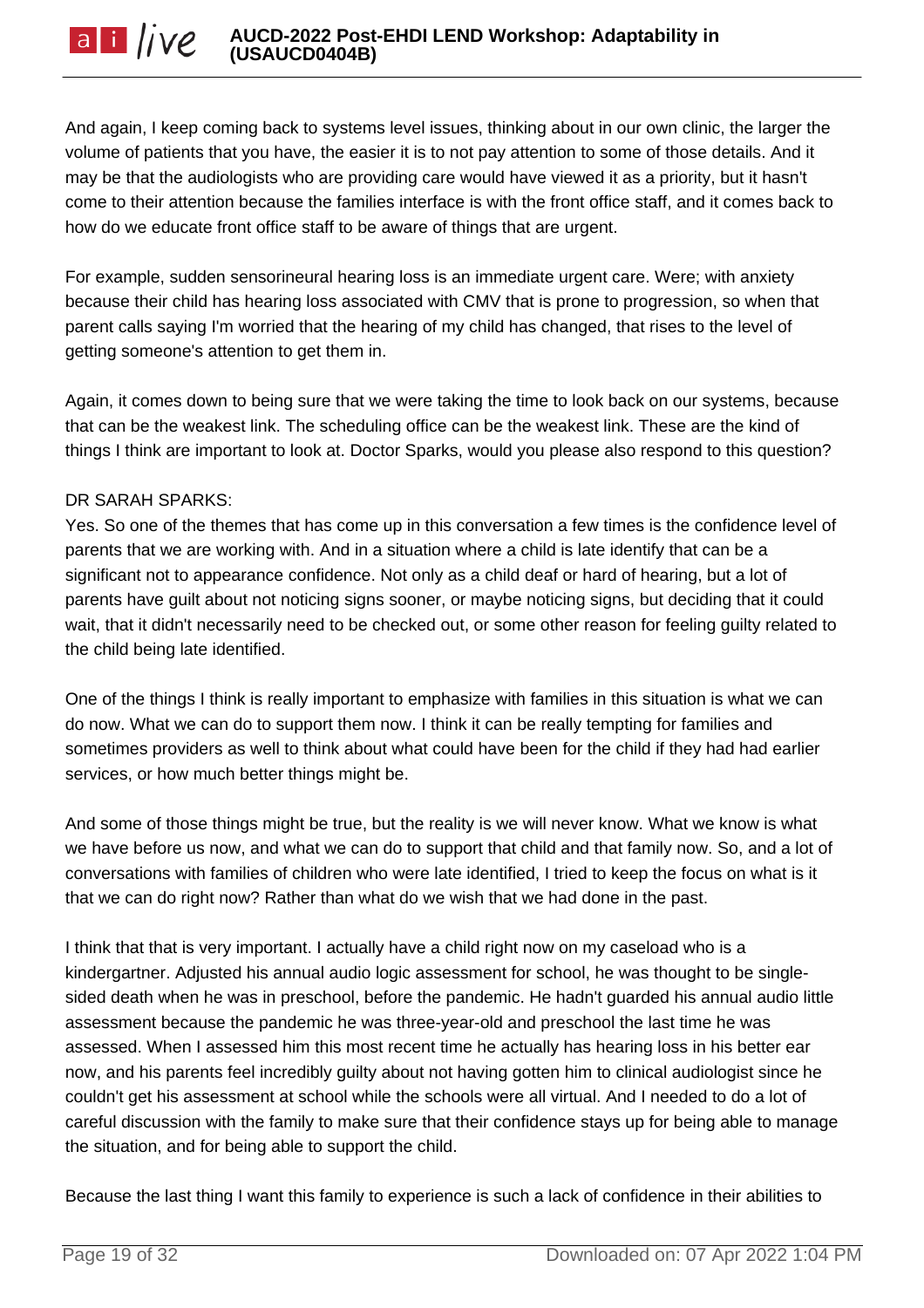manage the situation that they end up not doing anything about it. And that does sometimes happen with families, so I think that's important to consider. We do want to make sure that we're giving families as much information as they need, but we don't want to overwhelm them, especially if we are giving them news that they consider bad to the point that there confidence sinks really low.

#### DR PATRICIA ROUSH:

I think that's a really good point, Katie and Sarah. We certainly need to keep those feelings of the family at the forefront, and we know that families who are confident in their ability to provide care are going to provide better care if they can feel, good about themselves and their ability to navigate these systems, so great points.

OK, so this next question we are going to direct to Doctor Atchison and for others involved with LEND training. For those involved in LEND training, please describe how the pandemic may have affected your ability to work with trainees towards achieving the LEND training competencies in pediatricAudiology? And then a subpart to that question is, where you required to make special accommodation to the audiology students to attend the training curriculum during the pandemic?

#### DR SAMUEL ATCHERSON:

This is dramatic and triggering. (Laughs) Prior to the pandemic, we had gotten comfortable with doing things over Zoom but we were also blessed with being able to go to 10 different clinics in the central region where we are. Of course when the pandemic hit land was shut down to an extent that we were forced to do everything over Zoom.

All of the clinics were closed and I would say that lasted for probably a good 18 months. So, fortunately we were able to still do some work with families. I don't know if you have heard our group talk about this. We do something called solution focused learning.

Our target demographic is primarily children with autism. Fortunately, during the pandemic we continue to work with families but rather than having them come to campus and visit us we just communicated with them through Zoom or the families told us what their needs were, the LEND trainees would take on topics based on their needs and researcher needs -- research their needs and then the week later they would present the resources to the family.

That is what we were doing in person for years. We were just forced to do this all completely virtual. The other thing that I would say is – because we weren't meeting in person one of the things that we did differently was re-created pop-up lectors.

When we started getting comfortable with Summa and doing prerecorded lectures we provided new opportunities to do things like that. -- Zoom

They could set up public lectures to continue the education of our trainees. When things started lifting backup and we were permitted to go back to our clinical sites the only real change I think happened was we were still forced to wear a mask about some of the faculty asked me questions about transparent facemasks.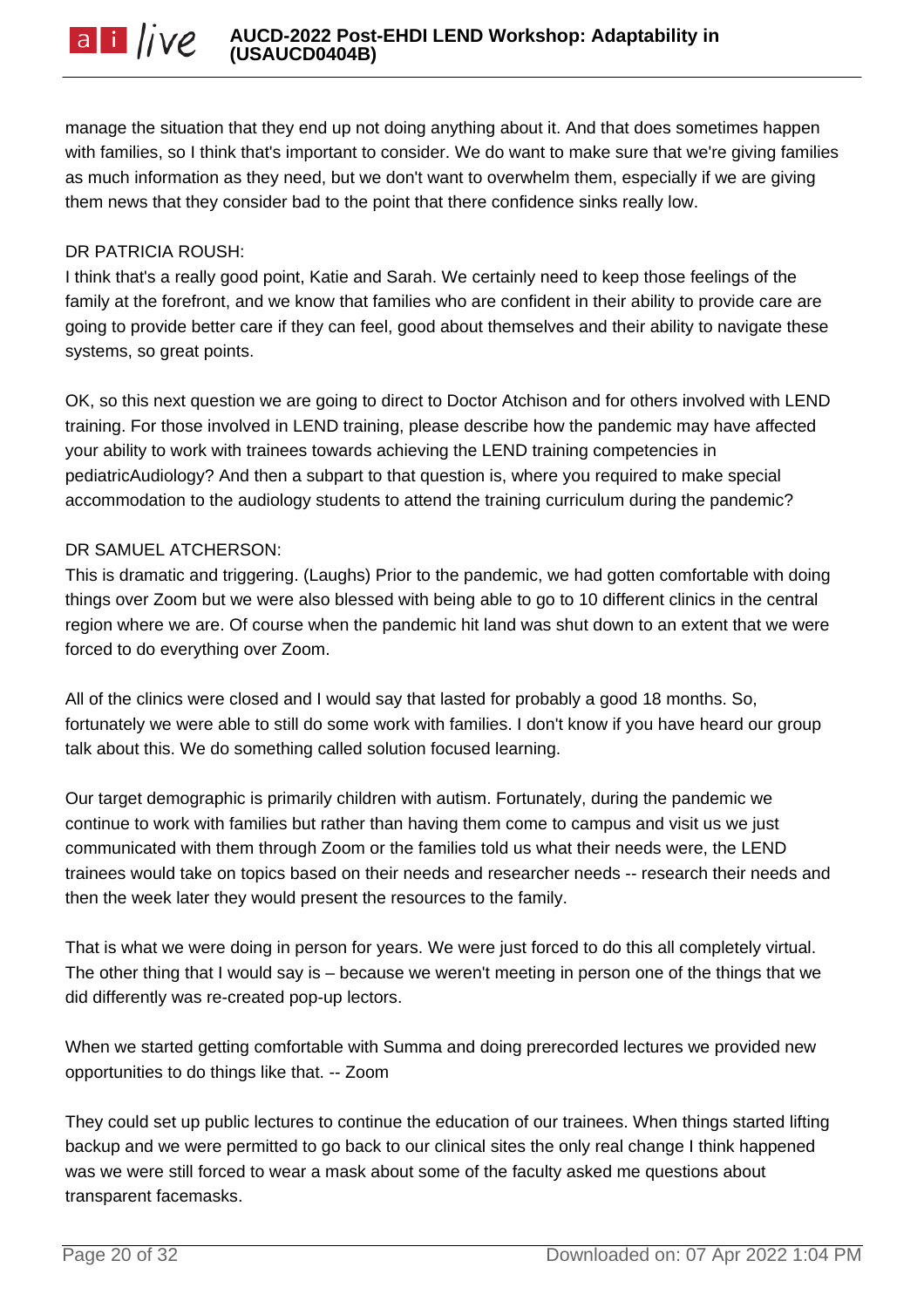

Which they would use with some of the children. We weren't just thinking about hearing loss but interactions with the children. You wear those masks, they are pretty intimidating. If they can see her smile they might be...more likely to interact with you. So, I guess that is in a nutshell how we have been doing things.

We are really hopeful, fingers crossed, that next fall we will be back in person again. We really miss each other. (Laughs)

#### DR PATRICIA ROUSH:

And I will also respond to that question because I was in our pediatric cardiology clinic then and our clinic is based in a hospital ENT clinic and so like other centers, we had to prove it and there was a period of time where our audiologists were sent home except for just a couple that were rotating in for urgent care.

It was a relatively short period of time and then of course during that period of time we could not have students in the clinic but really I would say it was a time of about six weeks and then the clinic started to open backup. Our students were able to come back but there was some variability depending on the type of setting that it was.

For example, our developmental clinic took a longer period of time to open back up as you are saying. So, we want to make sure that we have enough time for our LEND trainees to take their case studies and get into their breakout sessions. I am going to skip to our last question and ask any of you who would like to jump in on this one to offer some advice to future audiologists and were there other changes that you think were made that we can carry forward for other strategies that you feel would be helpful in supporting families and colleagues during this time? Doctor Munoz?

#### KAREN MUÑOZ:

Sure. I would like to put a plug in that is really important as future audiologist to recognize that you have a role in the education and support, I know Doctor Sparks set a bit of social work in there.

Looking at how we support people is really important and that's just false writing to person and family centered care and I know that you probably all learned about that. If you would like to individualize things for each family and really help them along that road we need to embrace that.

And understand evidence-based counseling and what does that look like in the work that we do? So we can really help support them in overcoming barriers and doing the things that they want and need to do for their child's intervention. It is something that is really well-recognized is important to do but harder to do than it sounds.

I would say really recognize your role in that and see where your learning needs are.

DR PATRICIA ROUSH: Thank you, Karen. Doctor Sparks.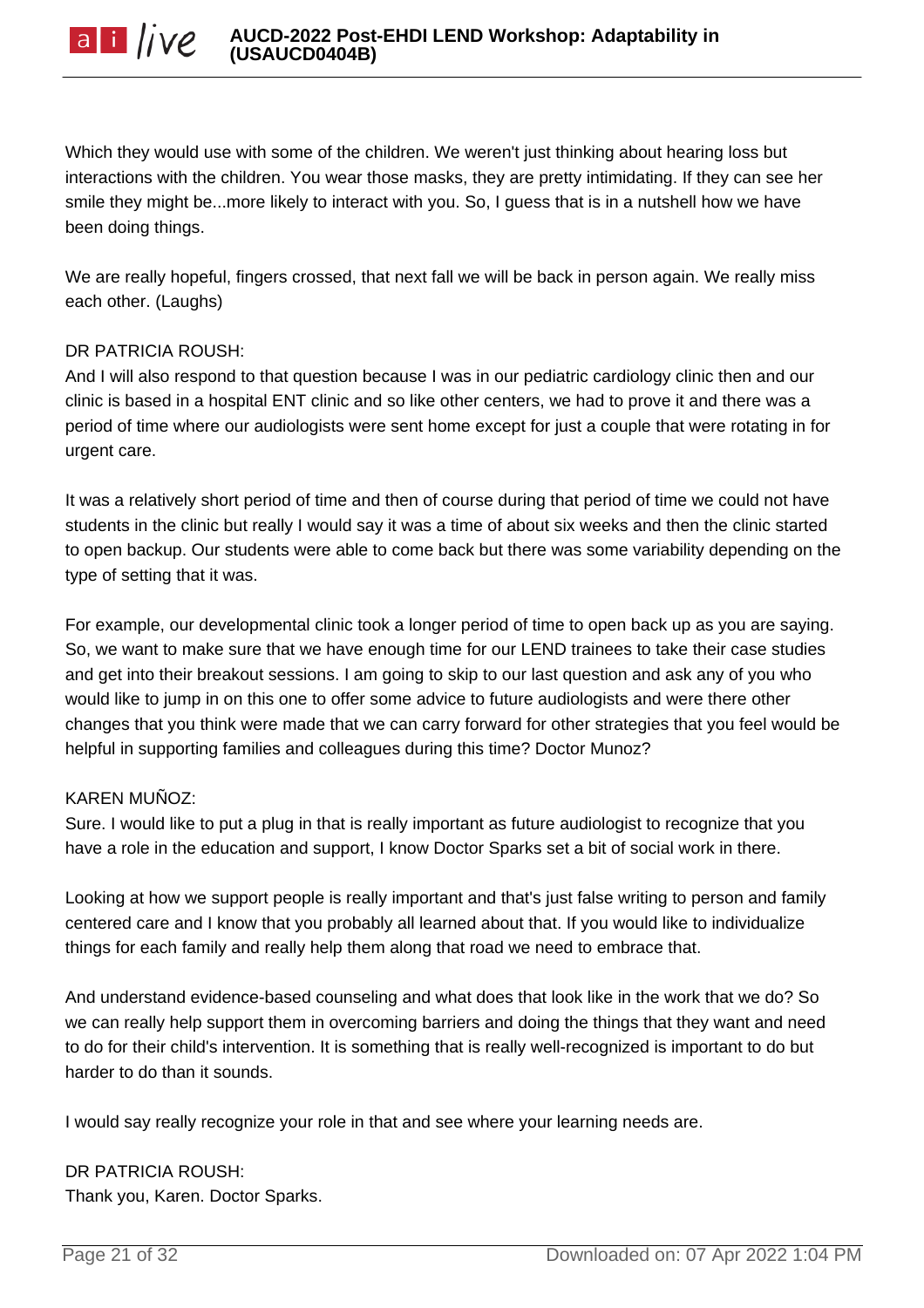#### SARAH SPARKS:

I definitely agree with all of that. The counseling pieces so important and so many AuD programs emphasize the informational counseling piece without emphasizing the personal adjustment counseling piece but that is a really important part of what it is that we do.

Don't be afraid to engage in that. There are some great resources out there on how to do really good personal adjustment counseling as an audiologist and in addition to that don't be afraid to be creative.

If you think there is something that a family needs and you can support them with that need, I would encourage you to consider is our role that you can actually have in that thing? My example with helping a family plan a bus route.

That is not something that is exactly within the scope of practice for an audiologist but is not something that is an ethical violation and if I help a family to do that I don't necessarily have to say social worker, please do this with this family. I can do this.

Think about what are the things that you can do and what are the things that you cannot do. There are certain things that are not things that we typically do as audiologist but that we can still do to support families.

#### DR PATRICIA ROUSH:

Thank you. I can see why you're practice is called Audiology Outside the Box. OK. Doctor Buck.

#### KATIE BUCK:

I have two things that I would love to share and so one is just letting – I guess sharing that our life was so positively impacted by the teacher of the death that worked with us. -- Deaf

We were able to move on to the choices of interventions. So, for us it really felt like we needed to know him and who he was as a toddler in our house with our family and what sound meant for our family and what having a lack of sound meant for us.

Individually. Once we understood that then we felt really confident to make the decisions about what interventions were going to be the best fit for us.

So, that helped us to be compassionate to him when he was struggling with trying to wear the hearing aids and we never felt pressured even though we knew that it was really important.

We also never felt apathetic about it didn't work. We really knew him and we understood who he was and what he – what we wanted for him. Just making sure that there is always that team aspect.

It is not just up to audiologists, but it is up to everybody. That kind of leads into almost the second piece of what I want to share of what comes a little bit more from my professional hat, I can't quite separate them all away.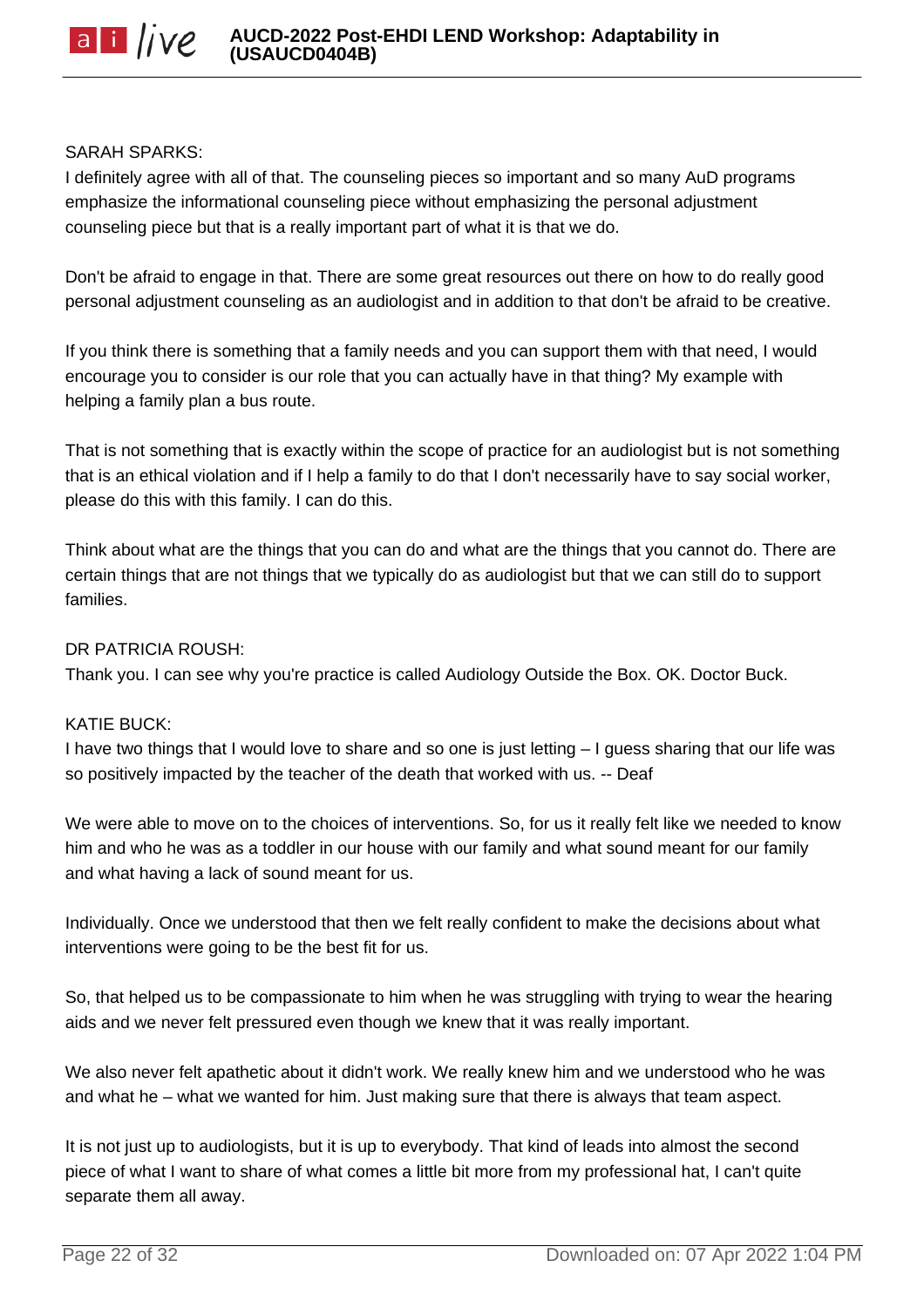But we have these systems in place and they are what they are and they are doing fine in a lot of ways but are not perfect. It is just what we have.

All of us as professionals are compelled to always be thinking about how can it be a bit better and what can we do, what is our role in moving it forward in advancing it? -- And

Before going through this journey I kinda thought the medical systems were there because they had it all figured out and they do not. (Laughs) It is all of these wonderful programs like LEND that really get us closer to what that figured out is.

## DR PATRICIA ROUSH:

Thank you. OK, Dr Atcherson? Do you have a quick response? Feel free to...

#### DR SAMUEL ATCHERSON:

I don't think I can top what the other three panelists said. We can move on.

## DR PATRICIA ROUSH:

We will be happy to have our parent on the panel see the last word because that is what we are all about. We appreciate very much that perspective. I think we will turn it over now for the introduction of our case study. Thank you all so much.

It was a great discussion.

#### MAUREEN JOHNSON:

We have a quick chance for some questions from the audience. If you would like to ask any of our panelists, moderators questions please put them in the chat or used to raise hand feature.

Going once, going twice. OK! Oh, I see one question coming from Alexis. I see that you are muted.

#### SPEAKER:

There you go! Sorry about that. My name is Alexis and I am in audiology, fourth-year extern at WHID, I wanted to go back to some of the advice given for telehealth within pediatric audiology. I know since it is such a new thing that is coming out I feel like I am not the point where it was not something that was explicitly addressed in the training in a classroom setting.

And in my current placement because of Medicaid and insurance barriers it has not been something that we have been readily able to use. I was just hoping that maybe we could touch on some basics are ways to start for people that don't have that experience and easy ways to implement that for pediatric hearing aids.

## KAREN MUÑOZ:

I can address. That is a great question and one of the things that we are doing in our clinic, it stemmed from the study that we did, we had created a little program, I don't know if you have seen the website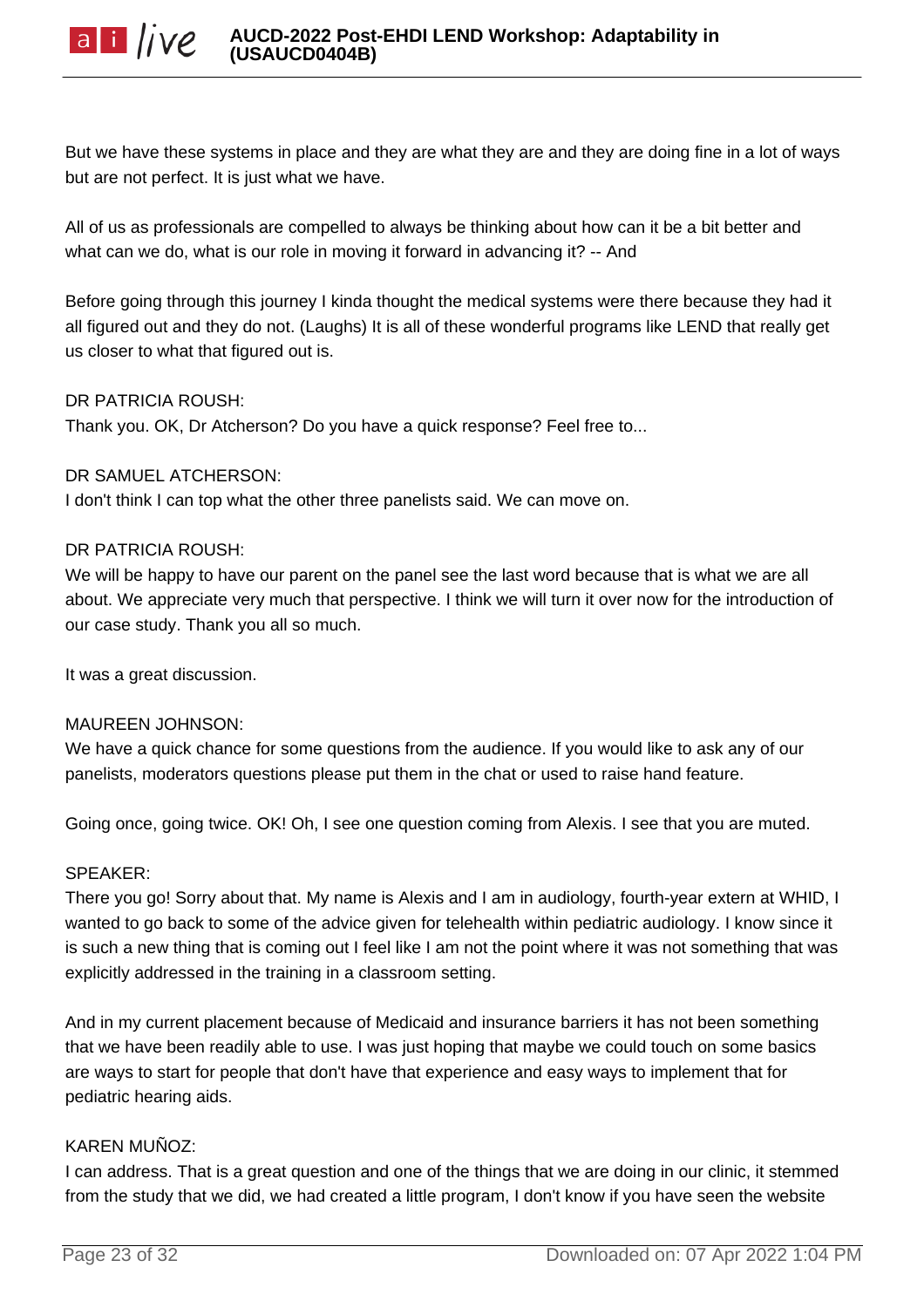heretolearn.org. We have a provider guide on that and it is in English and Spanish. It is a structured way to use telehealth after a pediatric hearing aid fitting to support the learning process and coaching. We have implemented in our clinic and are now using that as a supplemental hybrid approach with families.

We are also doing a little bit more with checking on hearing aid use and partnering with parents on that. They can look at data logging on an app and that can be a part of talking with them about what they are seeing on the optimal supporting them that way.

I think we will have more directions that we can go in the future with it but we are starting with what I think is the low hanging fruit, education and support, we can do that.

That is what we are at.

SPEAKER: Thank you.

#### MAUREEN JOHNSON:

Thank you so much for your question. Now we are going to move on to the small group case discussions. If you have further questions for our panelists you can put them in a chat and we can address those at the end of the workshop. I am going to pass it over to our intern, Meredith, to give some quick instructions about this activity.

#### MEREDITH BRAZA:

What a rich discussion! Thank you again to our panelists for doing a wonderful job representing their own perspectives and we are hoping that as trainees we can all kind of come together in groups to discuss the case and maybe apply some of the things that we learn to do that case from this evening.

So you are going to have the option to join the breakout room. Please choose a room with people from other programs if possible. This is a great opportunity to network and to meet some trainees from other areas in the country.

We are going to review the case study within our groups. That is presented on the next slide and we will link it in the chat as well. We are hoping that in your groups you can discuss considerations for the case. We have some questions that you can use as a guide in your conversation.

We're just hoping that you can pull from what we learned in this session to analyze the case. We are going to be using Jamboard as a resource to capture ideas and we will link that in the chat as well.

I would love to turn it over to Doctor Bob Fifer who will introduce this case, I believe it is based on a true story. So, take it away, Doctor Pfeiffer!

#### ROBERT FIFER:

The case in hand focuses on a two-year-old who was born with (indiscernible) and petechiae at birth.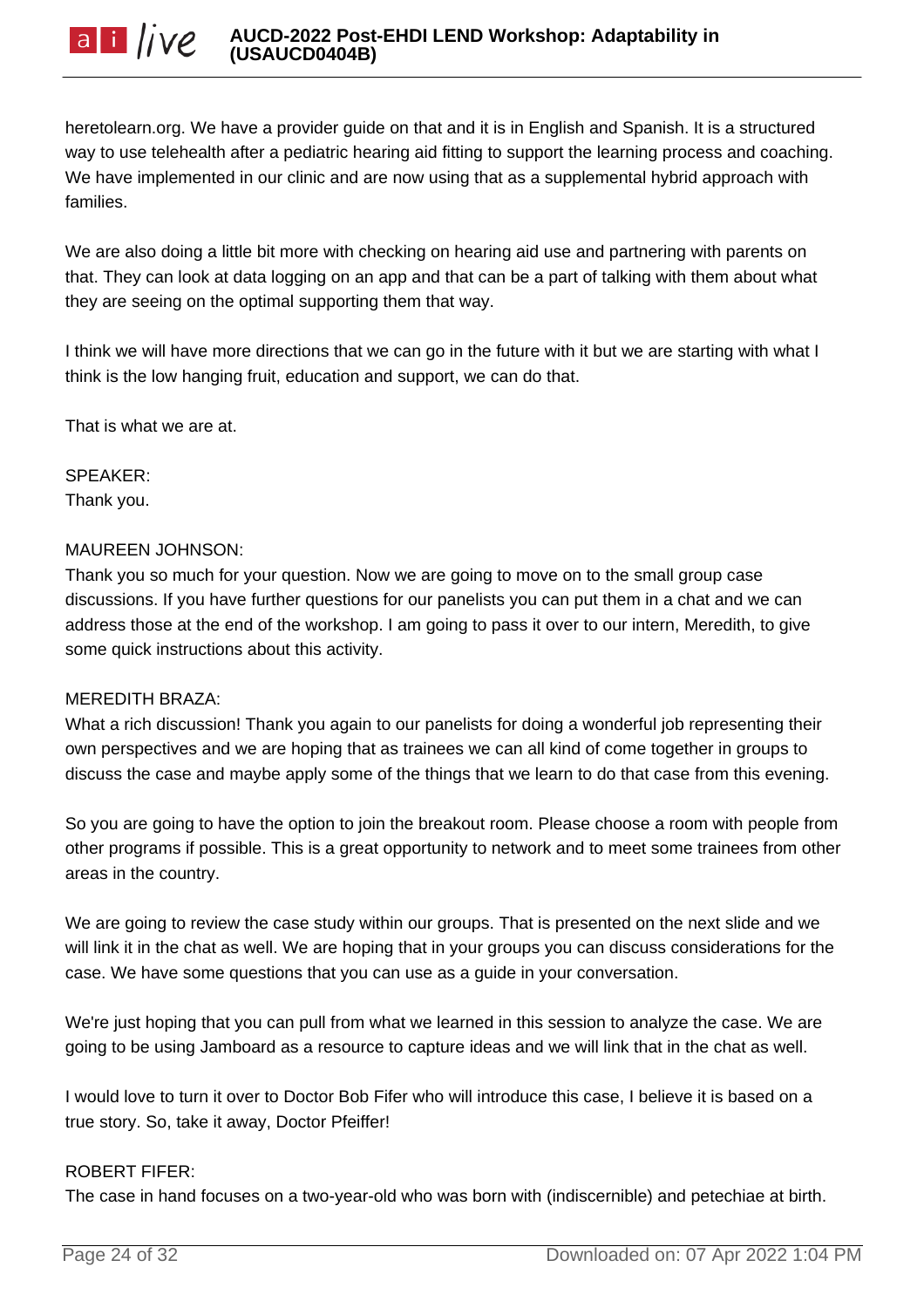This child had no other symptoms beyond that. The family lives in a rural area of Florida and must travel approximately 80 miles each way to obtain audiological and ENT services.

We monitored, not my clinic but generically. We monitored hearing sensitivity on a regular basis with the belief that the child probably had site amygdala -- (indiscernible) based on that -- the symptoms. There was a sudden onset of moderate sensory neural hearing loss. The child was provided with appropriately programmed hearing aids for each year.

We continued monitoring and got the child enrolled in IDE part C program for early intervention, and at 28 months of age, the right year dropped again and a decrease to a borderline severe to profound hearing loss across all frequencies. The right your hearing sensitivity stable at that time. What we want to consider consider the logistics of travel challenges and further changes in hearing sensitivity the other factor we would like for you to consider, how would you counsel a family on decreasing your income and future what if discussions to make plans should the better ear become worse.

Maureen, I will turn it back to you for a moment to divvy up the breakout rooms.

#### MAUREEN JOHNSON:

Thank you so much, Doctor Fifer. You should see a function at the bottom of your soon console that has breakout rooms with a red dot, and please feel free to join any room, especially those that we see with other trainees from programs that are not your own.

Also, I want to note that room to will have ASL and CART captioning. And I want to note that those in room one, I will join shortly as soon as I help people get into their breakout rooms.

And if you need help getting into a breakout room, stay in this main room and that will get you there.

# DR PATRICIA ROUSH:

Hey Maureen, it's Pat. Let's see, am I supposed be in room one, with Bob? Let me try clicking join.

#### AMY SZARKOWSKI:

certainly welcome the chance to engage a little bit. If you just joined us, Jeanette is with us and she is kindly assisting us to use the Jamboard so we can throw out ideas and she can capture them there.

#### SPEAKER:

I think the first thing that comes to mind for me in counseling and what if things get worse is talking a lot about kind of troubleshooting from home. May be the hearing aid is not working as well versus a true change in the child's response. I've worked with families of young children and also adults that you like their hearing has had this big change when maybe they just need a new hearing aid so being able to troubleshoot that, I want to be confident that is this a matter of troubleshooting the device or something that we really want to new diagnostic equipment in?

#### AMY SZARKOWSKI:

Fabulous answer, that's great. And how reassuring it must be if you say let's just troubleshoot and then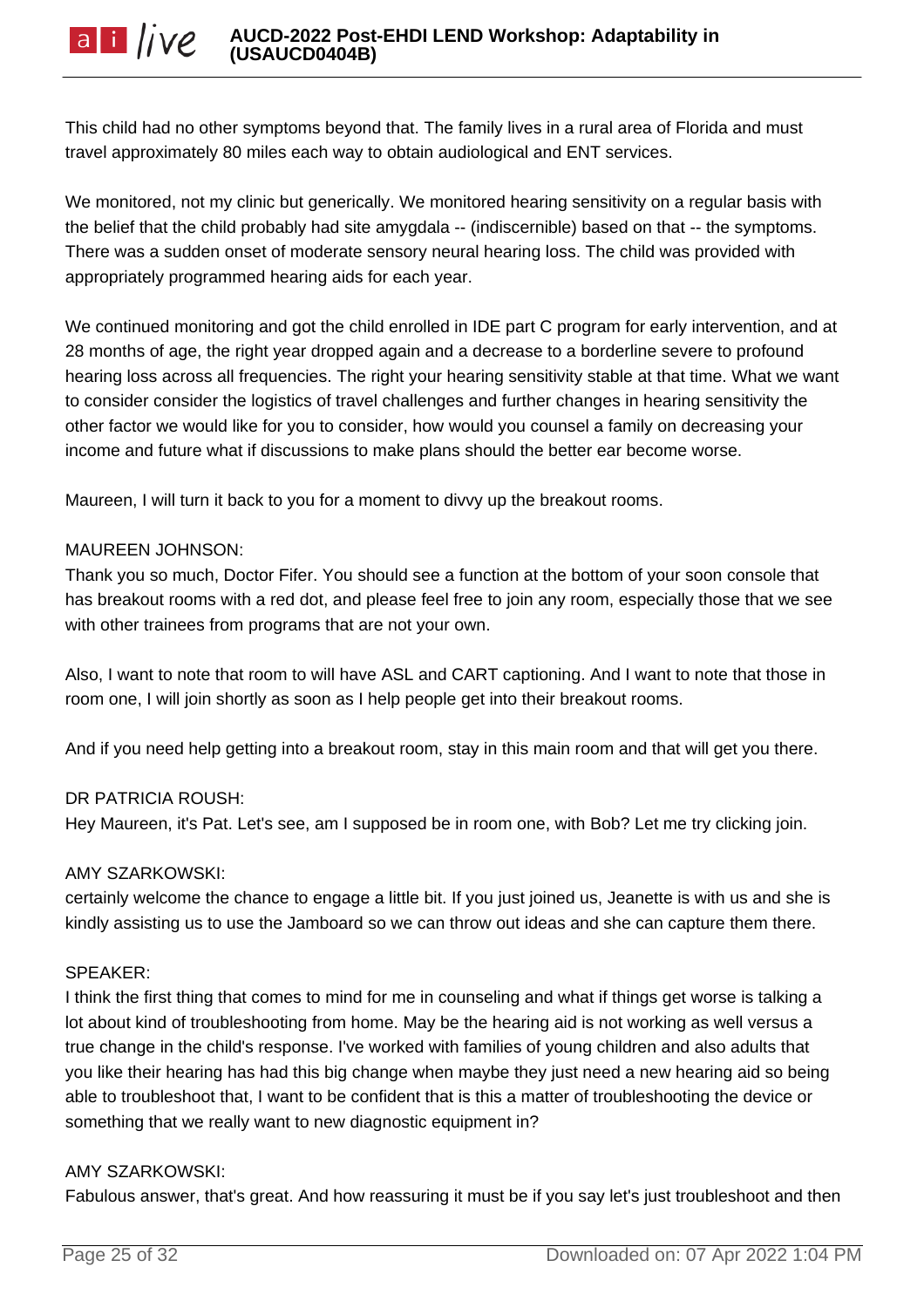they figure out it's something minor they can clean out the wax and find OK, we are in a different place than we thought.

Let's see if one of our panelists have an idea they would like to add, that we can follow up with a response, OK? So Sam or Sarah, do you have any thoughts to contribute to the case?

# DR SARAH SPARKS:

Something that I was think about is there needs to be a lot of careful counseling with this family, because we don't know what's going to happen with the child's hearing sensitivity going forward. And at the same time, we want to make sure that we don't overwhelm and frighten the parents, so we need to take some time to really plan how we are going to talk with the parents about the possibility that their child's hearing could decline. Not even necessarily progressively, but potentially very suddenly, such that they are prepared for that possibility.

So, that's definitely something we need to be thinking about.

# AMY SZARKOWSKI:

You certainly show that in your strength of your responses as a Palis, knowing how to engage with families and sharing the information that they need to share. Training programs may be variable in how well they train that and how comfortable fellows feel in taking on those kinds of responsibilities.

Sam, how about you?

# DR SAMUEL ATCHERSON:

I'm still struggling with the travel issue. And even though there are appropriately programmed hearing aids, and I agree with Doctor Sparks, just thinking about how to tread cautiously moving forward, assuming there is progressive hearing loss. It's just like, I'm thinking about the now, what if something happens to the hearing aids, now my biggest concern is making sure that there is audibility.

So, I'm not from Florida but in Arkansas we do have some resources available where specific providers may contract out to be able to go to the family rather than the other way around. And that's just something that you're going to have to explore in your specific state.

Yeah, my biggest concern is making sure there is audibility, and we don't really know the dynamic of the family and how comfortable they are with troubleshooting. I'm starting to think about things like, what's the best way to communicate with them?

# AMY SZARKOWSKI:

Great questions, and I don't think you don't necessarily need to be in Florida to have that challenge. There are lots of places where access to services are minimal or really far distances between service providers.

# DR SARAH SPARKS:

Going on but Doctor Atcherson just mentioned, it's important to consider whatever state you're in,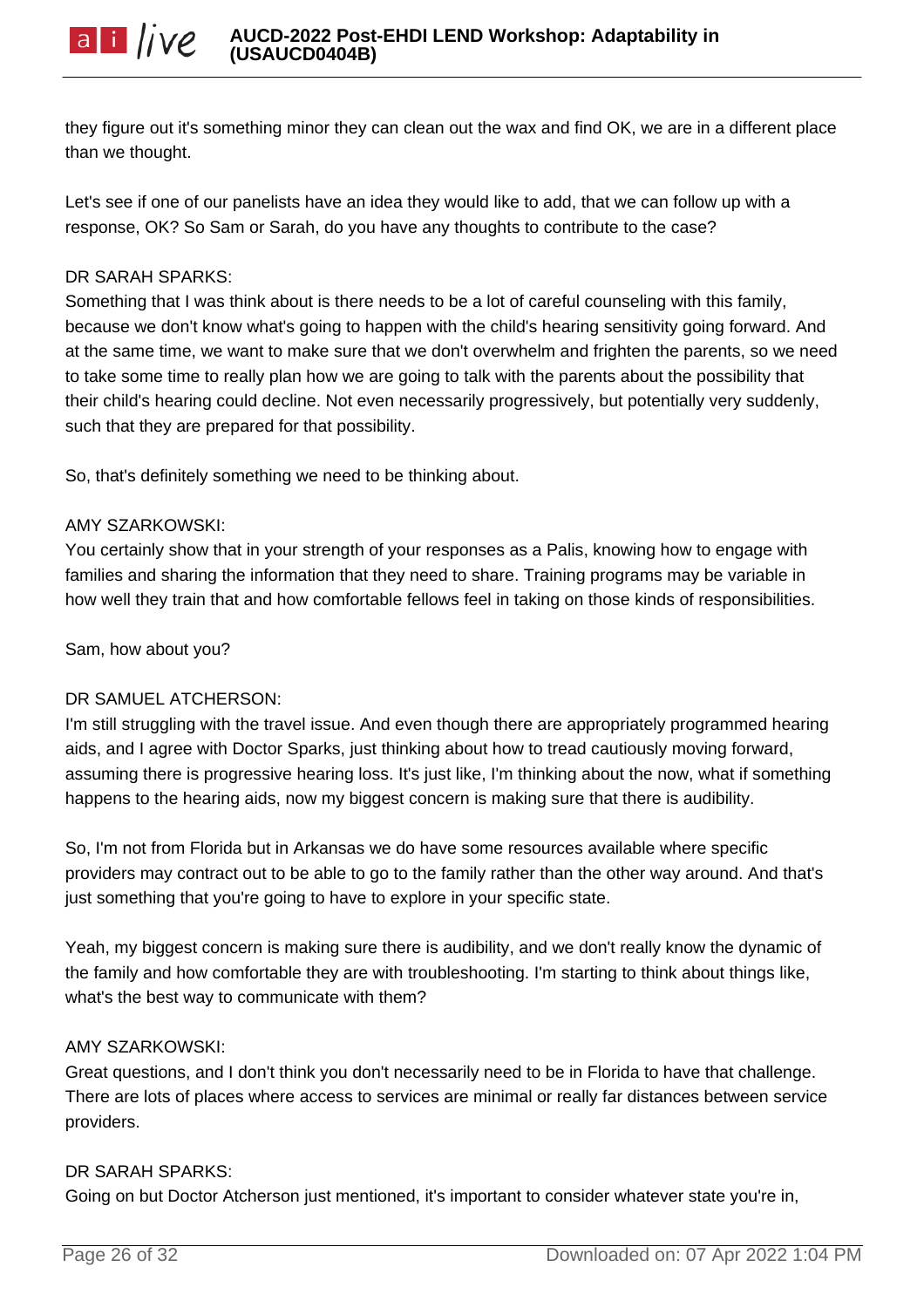whether Florida in this case or in your actual state, what are the telehealth laws, and what are the laws that are pertinent to seeing patients in their home setting rather than in a clinical setting? Because those things are going to vary from state to state, and that is something that I found out a lot about when I was sorting out my online business.

#### AMY SZARKOWSKI:

I will add that those things can change very rapidly. April 1 I received any mail that said our telehealth policy has changed as of today, so this is what's going to be happen going forward. That doesn't give a lot of notice for the families that are -- already on your schedule for the next day, but it can change like that. So being aware what the rules and laws are governing services you can provide in staying on top of that. Good.

#### SPEAKER:

Another thing about trying to contract out, I'm currently in LA, but I did my grad school at the University and we have a lot of families that were in this position with her educational audiologist may not be able to do their hearing as regularly, but they can do your mold fittings and tuning changes where it was this intermediate person who is not providing the full range of services, but was kind of closure to follow-up visits.

#### AMY SZARKOWSKI:

It's also interesting to consider the people who might be in charge of that. Certainly in many states, I'm in Massachusetts, and there aren't that many educational audiologists, so lots of teachers of the deaf have that role. So also thinking about as emerging future audiologists, or people who are new to that field, how might you be working with people who might have different levels with different kind of training that are still involved with supporting children who have reduced hearing in accessing sound and accessing academic experiences.

#### DR SAMUEL ATCHERSON:

And over talking about a child is 20 months, that's only two years and I'm already think about future educational implications, and how to prepare families for that transition, you know? When we usually think about transition we think about transitioning out of childhood into adulthood, but there's a lot of things going on right now and no one can predict what's going to happen.

So, just speaking from my own state, we have the Arkansas hands and voices chapter here and we have a very successful guide by your side program that is in part state-funded, and so those are opportunities to send other parents who have children with hearing loss to perhaps work with those families and whatever communication will they would like.

We certainly have opportunities to educate children in the spoken language format, or we have a school for the deaf here where the language is primarily American sign language, so those kinds of conversations need to begin sooner rather than later. Again, treading cautiously as Doctor Sparks had mentioned. But, time is not on this family's side. They are going to have to get this child ready for school, regardless of what happens.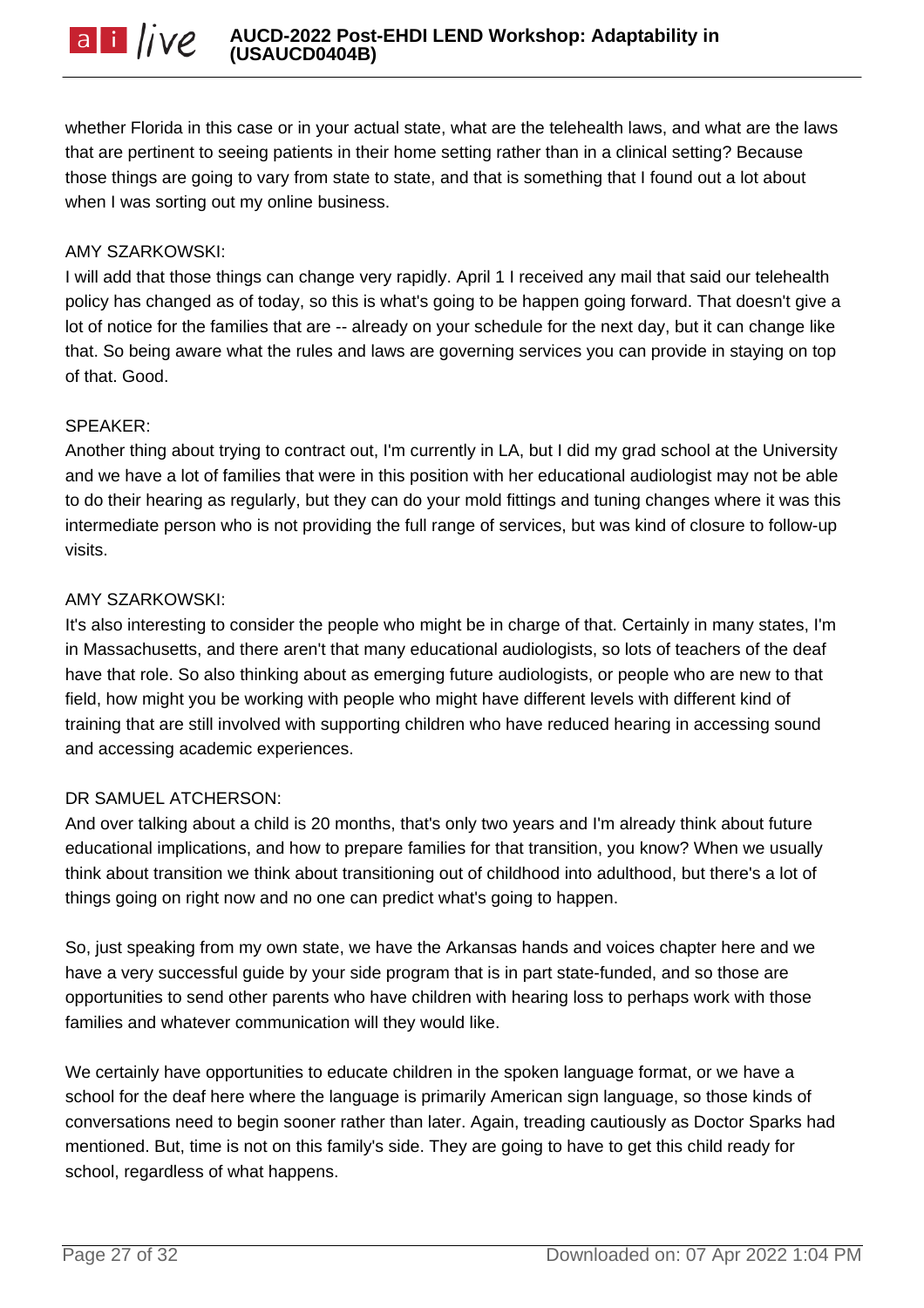#### SARAH SPARKS:

Something I would add to that is to consider what the opportunities are that are available both throughout the state and more locally to the family.

I like to frame things not in terms of options that the family chooses from but opportunities that the family has to expose their child to language. Ultimately, what we are hoping for is for the child to develop a solid language foundation which is going to help their cognitive skills, social skills, and all kinds of other things.

Their mental health and so forth as they grow. I think that particular framing is one that I have come to use because it is something that I think families can really get on board with, the idea that supporting language development in general can support their child's healthy trajectory throughout life.

#### DR SAMUEL ATCHERSON:

That was so eloquently stated, Doctor Sparks.

#### AMY SZARKOWSKI:

It was! I've had the opportunity that families feel torn because they were informed about a certain approach and so this idea of having opportunities and the more opportunities the better. I also find that when families, you talk about things like helping your child's brain to grow, that is embraced in a way that feels like everyone wants to do that.

That is different than making a choice that you feel is going to limit other opportunities. So there can be empowering ways in which we use the language that we talked about with families.

Fellows, do you have any other responses to the case or questions that you want to ask of our experts? I see a couple people in the taglines that say that they are from Florida. I am wondering if you can speak to this case being situated in your context.

#### SPEAKER:

Just to let you know we have 10 minutes according to Maureen.

AMY SZARKOWSKI: Larissa!

#### SPEAKER:

I am from Brazil but I am doing my externship in Florida and I think all the ideas are really appropriate, I was thinking about any time these services (indiscernible) as well, driving 80 miles to see an audiologist.

A provider that is closer that could monitor the hearing sensitivity of the child regarding the Florida early steps. Be a part of the early steps program and we see a lot of technology challenges. As Doctor Sparks and the others were speaking, telehealth has so many positive things but there is a challenge to use the Zoom feature with the camera.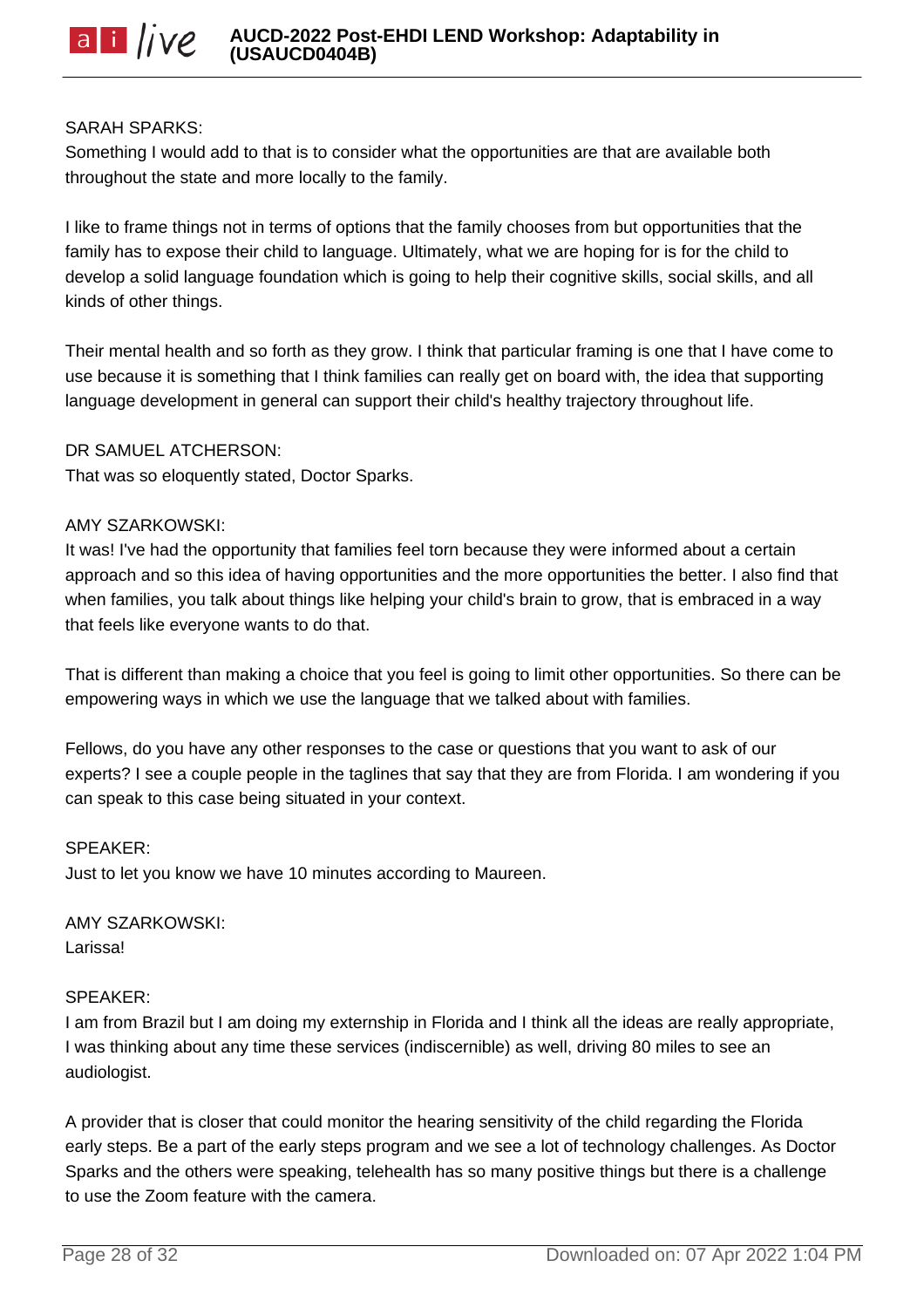

Having this help and access to reliable technology for the family would probably be something to look for. Yeah. I think that is my side for now.

# AMY SZARKOWSKI:

Thank you for sharing. Alex?

#### SPEAKER:

I was curious – I accepted a job in Florida and I was just curious if this kid had other health needs or other appointments and if there was a way that we could try to care coordinated a little bit and say we understand that getting into the office is challenging but can we maybe schedule around some of your other doctors appointments that you may or may not have.

I know in Washington we see children around his age every six months until their fifth birthday so that might be an option that parents are comfortable with and interested in having.

#### AMY SZARKOWSKI:

That is a really great point. Lots of places have care coordination or social services that can be in place or cultural brokers if the cultural background of the family is different than most providers.

Maybe there are people that can join them and advocate for making sure that things are scheduled in a way that allow and optimize the families possibility of getting to those appointments. All really important. Tory?

Anything you want to say her comment on or question?

#### SPEAKER:

I have a really loud air conditioner. Did you call on me? OK! One thing that I have been thinking about with this case is I am in Portland, Oregon, and Oregon is really rural and we see people driving seven hours to see us all the time.

The way that our clinic is set up – which I know most clinics don't have the availability to do this but we don't really have set appointment times. We let the appointment run for however long the family needs to be seen and we are really lucky in that sense.

I have been thinking about this family would really benefit from being able to have appointments that don't necessarily have strict timelines where they can really go through all of that counseling and talking about not even what is going on in this moment but the future steps.

Because it seems like they have really significant barriers to being able to come in at all.

#### AMY SZARKOWSKI:

As a former Oregonian I certainly applaud that effort and can speak to the long distances that people often will travel for things like health-related care. I think that sounds amazing. I haven't worked in a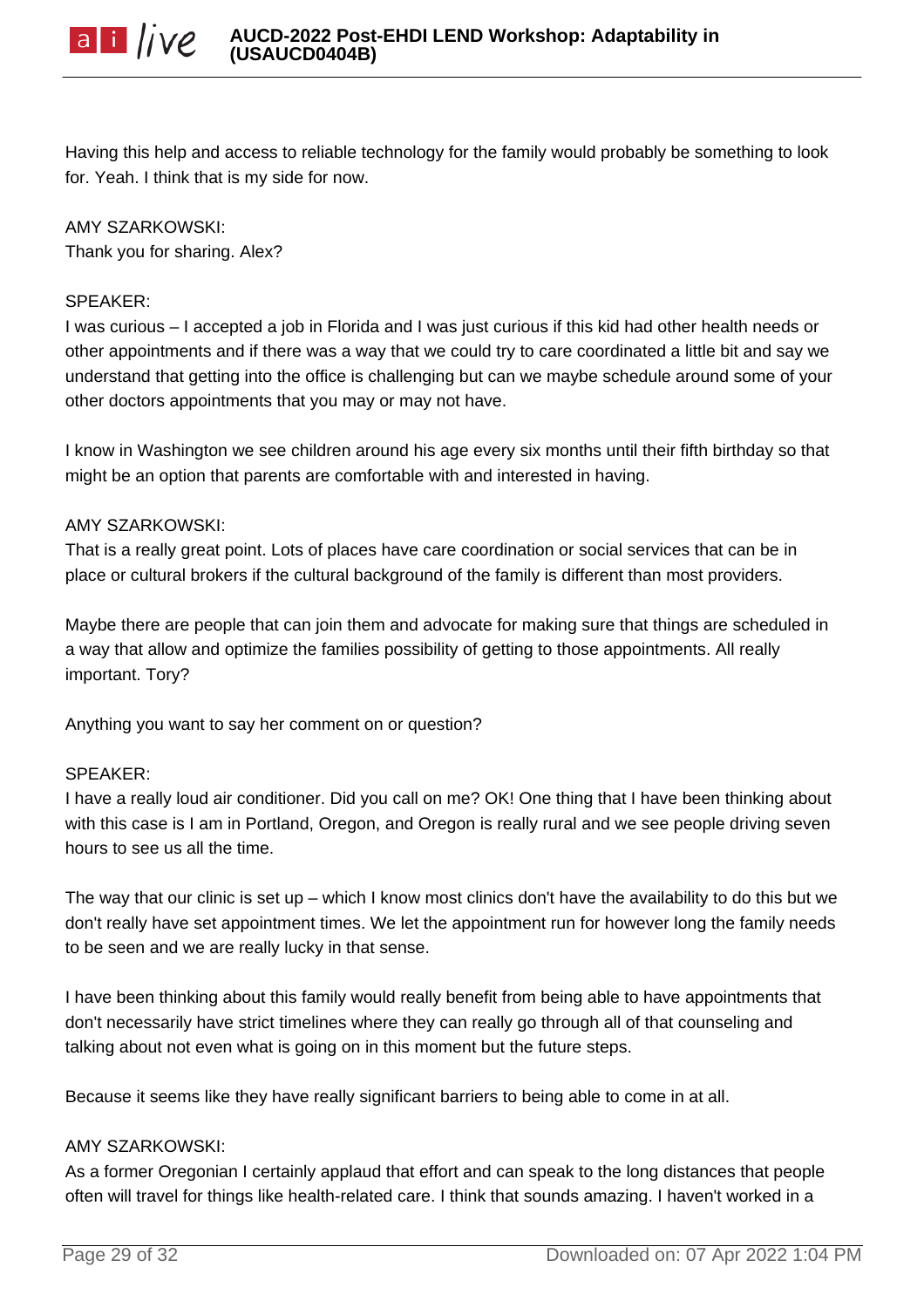system that had no appointment times.

It does seem to be family-friendly. I have questions about how that works and how you get around that with administration but I think it sounds really great and it is very family centered. Nice.

#### SPEAKER:

I am not sure if this applies but in Florida, what we see – we have a Hispanic and Latino community that is very predominant so in placement we don't usually turn patients away if they are late because the traffic is very crazy and we also see that culturally, the timing works a little different from the Hispanic and Latino communities.

Versus American culture. So, we see them anytime they actually get in.

#### SPEAKER:

Some of these families have to take an Uber and then catch a bus and on the train. All of which adds more and more time for them to potentially get delayed. So, it is always nice to be a little bit flexible with the time that you start your appointments and sometimes the time that you allow the families.

I did some of my training in Idaho and what we did with our rural community who came hours is that we would have a set appointment time were we talked about things but then we told the family that our time is up, however we understand you came along way so you could go get some lunch, talk about this, think about this, if you have any questions or concerns, come back.

And we will have one of our providers see you so we would often times have patients learn about orientation, leave for a little bit, only to come back later that day and ask us about going over the orientation about this one more time.

And one of our providers or older students would break away and go and talk to these families about whatever questions that they had. I thought that was really great for families like this that have to travel really long distances to get healthcare.

#### AMY SZARKOWSKI:

That sounds so great. Think about how many of us have left appointment and in which they asked something. And trying to follow up with the provider after an appointment can be really challenging. I love hearing about those kinds of flexible approaches and really thinking about children and families first.

It is fabulous. In our last couple of minutes, do we have any other comments on the case or about your training? Questions for Doctors Atcherson or Sparks?

One of my tangential thought is related to developing in one's profession. Thinking about when I was a postdoc I met Dr Atcherson and he may not even remember but he was an invited guest to a small conference that we had here in Massachusetts and now he is a Professor and tenured.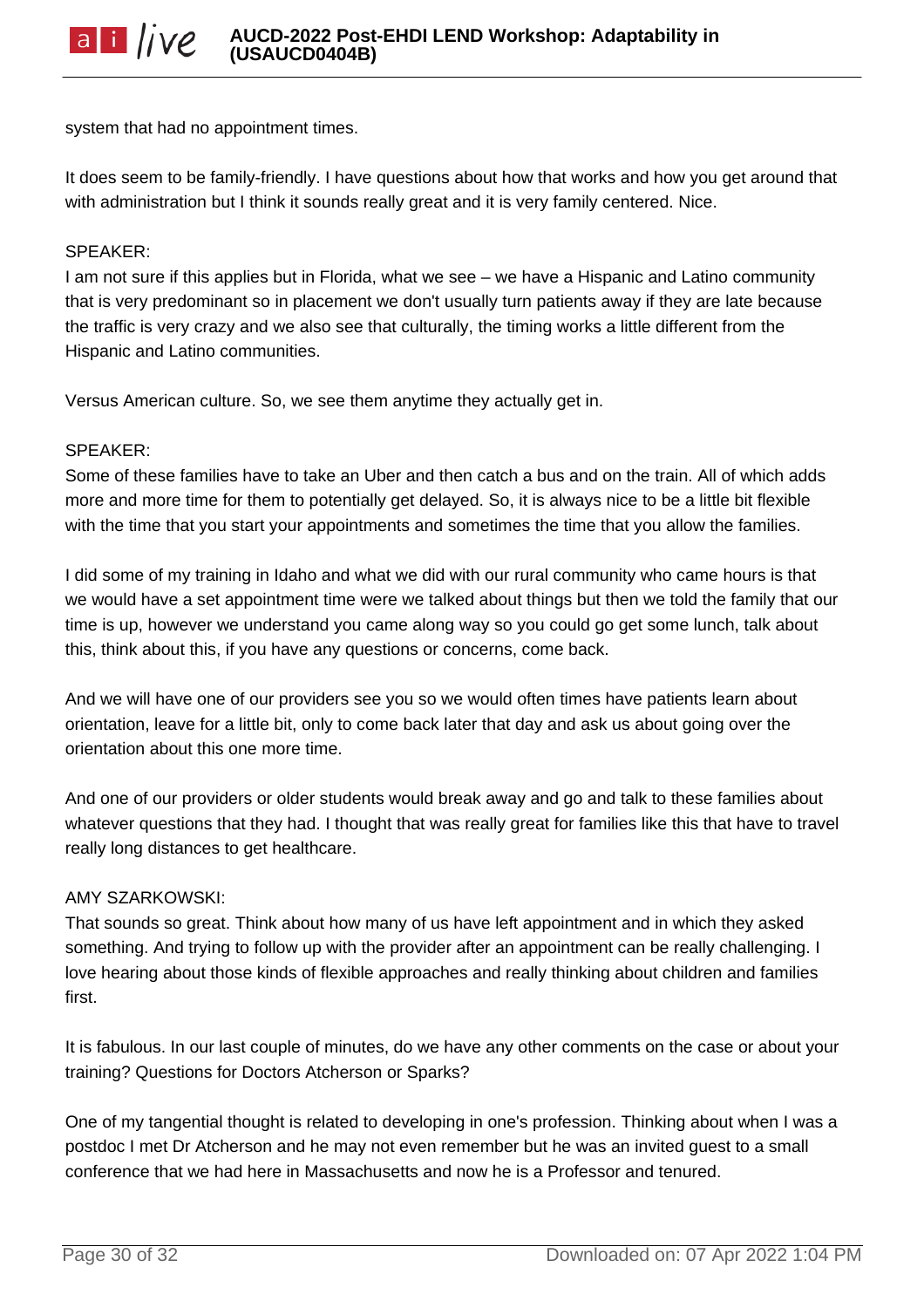

Doctor Sparks also did her externship in the place where I am and now I see you are thriving in doing these amazing things. For all of you that are trainees, time flies faster than you think/you get older faster than you thought you might.

And it is really wonderful to see the field develop and grow. And you might be in a trainee position now and feel like some of those things are distant but you have certainly the potential to make that a really big impact.

# DR SAMUEL ATCHERSON:

Also a reminder of how small our world is and how we cross paths. (Laughs)

AMY SZARKOWSKI: Yes! (Laughs)

DR SAMUEL ATCHERSON: Good to see you, Amy.

SARAH SPARKS: It is always good to see both of you.

DR SAMUEL ATCHERSON: At AAA?

SARAH SPARKS: I could not get off work.

#### AMY SZARKOWSKI:

New job and all! Some of you too may be in the job market. Note that it is OK. Not always in the moment, when the bills are due but eventually, usually it is OK.

Hang in there.

DR SAMUEL ATCHERSON: Oh, it will close on its own unless you are dying to get out of here.

#### AMY SZARKOWSKI:

Thank you for joining in our chat and sharing your ideas! See you back in the main room.

(Main Room)

#### MAUREEN JOHNSON:

Welcome back! We hope that you had some great and fruitful discussions in the breakout rooms for the case study. We are going to do a quick little large group debrief.